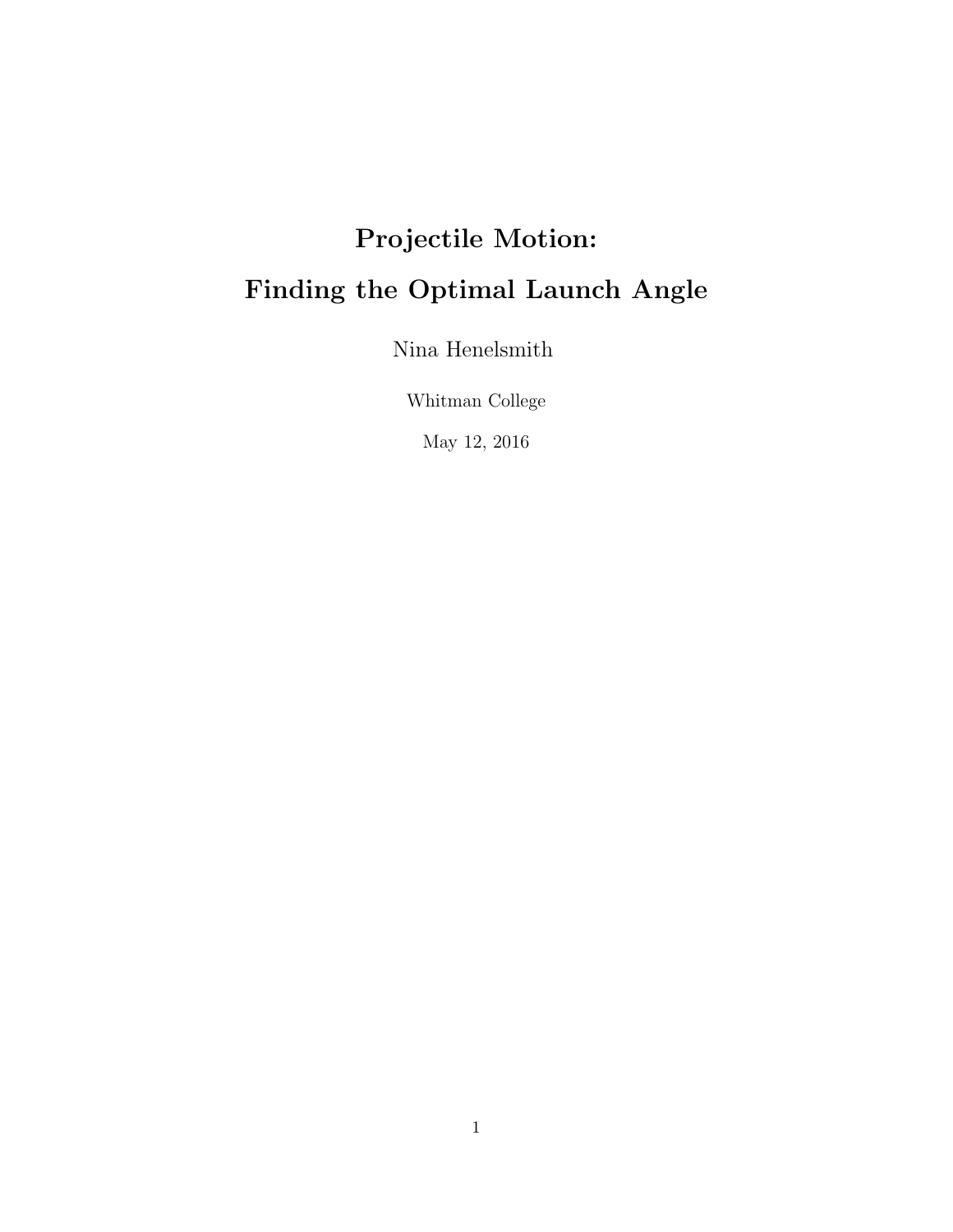# Abstract

If we want to throw a projectile as far as possible, at what angle should it be launched? This paper focuses on how the answer to this question changes depending on the situation. We look at launching projectiles onto differently shaped hills, as well as how varying initial velocity and height affect the launch angle. Finally, we add air resistance to the projectile problem and compare two different models: air resistance proportional to the projectile's velocity and air resistance proportional to velocity squared.

#### Acknowledgments

Thank you to Professor Russ Gordon for his helpful support and guidance for this project. Thank you also to Karen Vezie, for her valuable edits and comments, and to Professor Barry Balof, for teaching the Senior Project math class and providing useful project advice.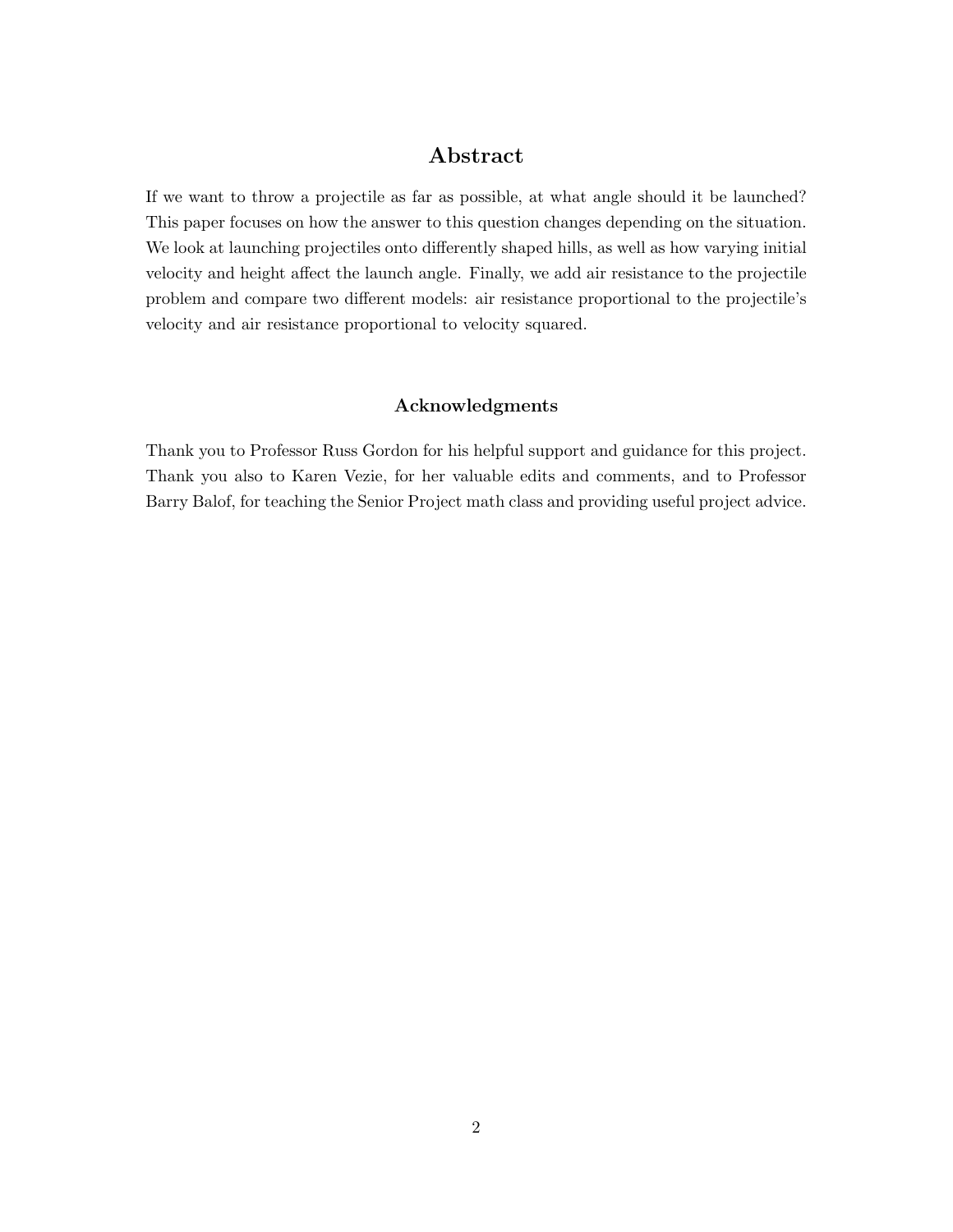# Contents

| 1            |                             | Introduction                                                                                        | 4              |
|--------------|-----------------------------|-----------------------------------------------------------------------------------------------------|----------------|
| $\bf{2}$     |                             | The projectile problem                                                                              |                |
| 3            |                             | Equations of motion: no air resistance                                                              | 5              |
| 4            | The optimal launch angle    |                                                                                                     | 6              |
|              | 4.1                         | The distance function $\ldots \ldots \ldots \ldots \ldots \ldots \ldots \ldots \ldots$              | $\overline{7}$ |
|              | 4.2                         | The enveloping parabola $\ldots \ldots \ldots \ldots \ldots \ldots \ldots \ldots \ldots \ldots$     | 8              |
|              |                             | Derivation of the enveloping parabola: height maximization $\ldots$ .<br>4.2.1                      | 8              |
|              |                             | Derivation of the enveloping parabola: expanding circles $\dots \dots$<br>4.2.2                     | 9              |
|              | 4.3                         | The projectile problem solution $\ldots \ldots \ldots \ldots \ldots \ldots \ldots \ldots \ldots$    | 12             |
| $\mathbf{5}$ | Varying the impact function |                                                                                                     | 12             |
|              | $5.1\,$                     |                                                                                                     | 12             |
|              | 5.2                         |                                                                                                     | 14             |
|              | 5.3                         |                                                                                                     | 15             |
|              | 5.4                         |                                                                                                     | 17             |
|              |                             | Newton's method $\ldots \ldots \ldots \ldots \ldots \ldots \ldots \ldots \ldots \ldots$<br>5.4.1    | 17             |
|              | 5.5                         | Varying initial conditions $\ldots \ldots \ldots \ldots \ldots \ldots \ldots \ldots \ldots$         | 21             |
| 6            |                             | Air resistance                                                                                      | 24             |
|              | 6.1                         |                                                                                                     | 25             |
|              | 6.2                         | The level ground impact function $\dots \dots \dots \dots \dots \dots \dots \dots \dots \dots$      | 27             |
|              | 6.3                         |                                                                                                     | 29             |
|              | 6.4                         |                                                                                                     | 29             |
|              |                             | 6.4.1                                                                                               | 31             |
|              | 6.5                         | The drag coefficient $\ldots \ldots \ldots \ldots \ldots \ldots \ldots \ldots \ldots \ldots \ldots$ | 34             |
| 7            |                             | Conclusion                                                                                          | 36             |
| <b>Index</b> |                             |                                                                                                     | 38             |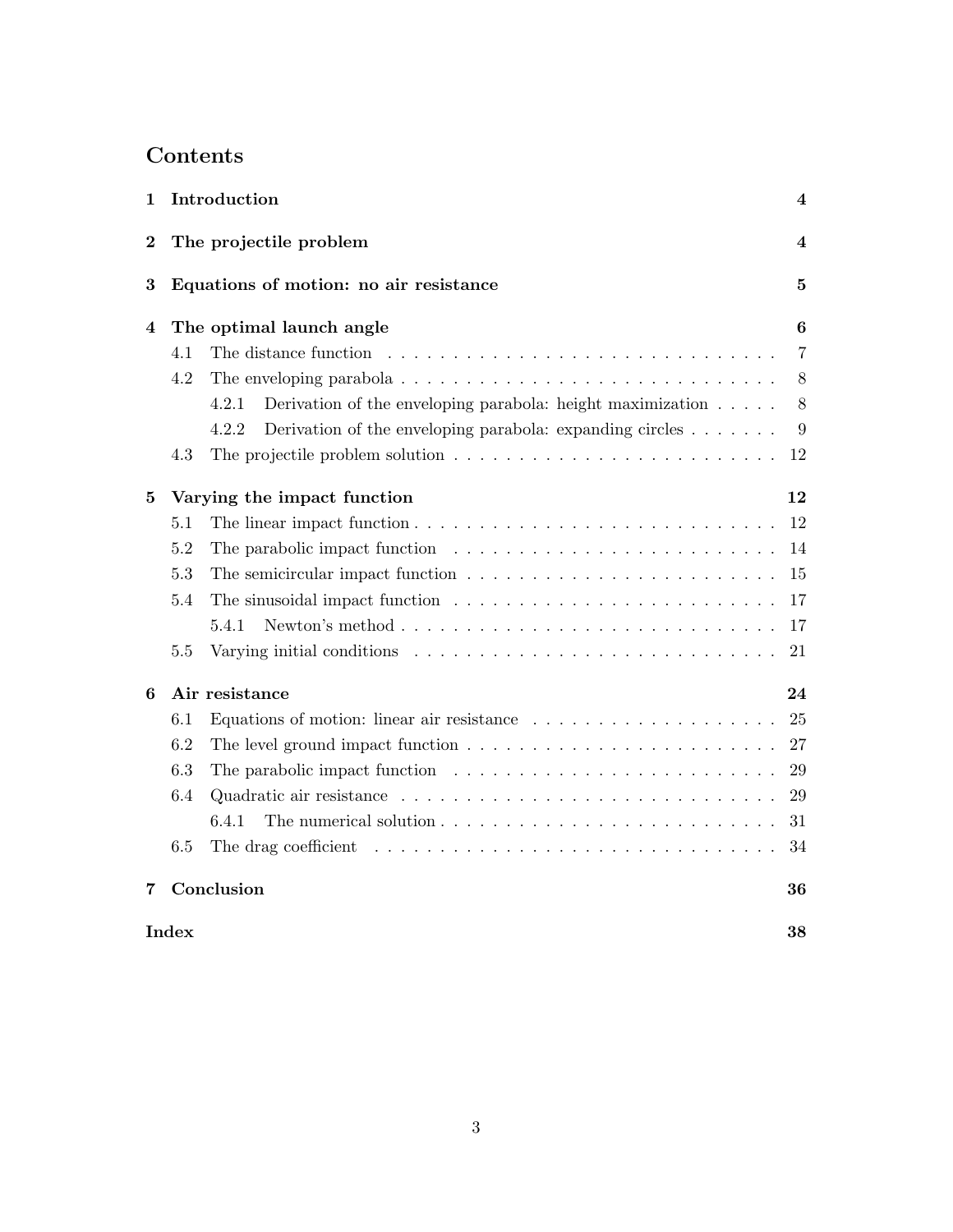## 1 Introduction

In this paper, we examine how to find the optimal launch angle, which is the angle at which a projectile is launched that maximizes its horizontal distance traveled. We find that this angle depends on numerous factors, including the projectile's initial velocity, the effects of air resistance, and the surface upon which the projectile lands. This paper addresses these relationships in three parts: finding a general solution for the optimal launch angle, exploring different landing surfaces, and adding the effects of air resistance.

In the first four sections, we derive a solution to the projectile problem by considering the projectile's equations of motion. We introduce the importance of the enveloping parabola and derive its equation in two ways. In the fifth section we examine specific examples of the projectile landing on differently shaped hills, specifically linear, parabolic, semicircular and sinusoidal. We also explore the dependence of the optimal launch angle on the projectile's initial height and velocity. Finally, in the sixth section we add air resistance to the problem, examining both the linear and the quadratic model. We compare these two models and aim to understand why certain models work better than others in a given situation.

# 2 The projectile problem

We define the projectile problem as follows: a projectile is launched from a tower of height h, with initial velocity **v**, and at an angle  $\theta$  measured with respect to the horizontal. We aim to find  $\theta_m$ , the launch angle that maximizes horizontal distance. The projectile is launched onto a hill, which is defined by the function  $\psi$ , called the *impact function*. The impact function varies depending on the shape of the surface we want to explore, and in this paper we will look at  $\psi$ -functions that are linear, parabolic, semicircular and sinusoidal. Figure 1 shows a typical setup for the projectile problem.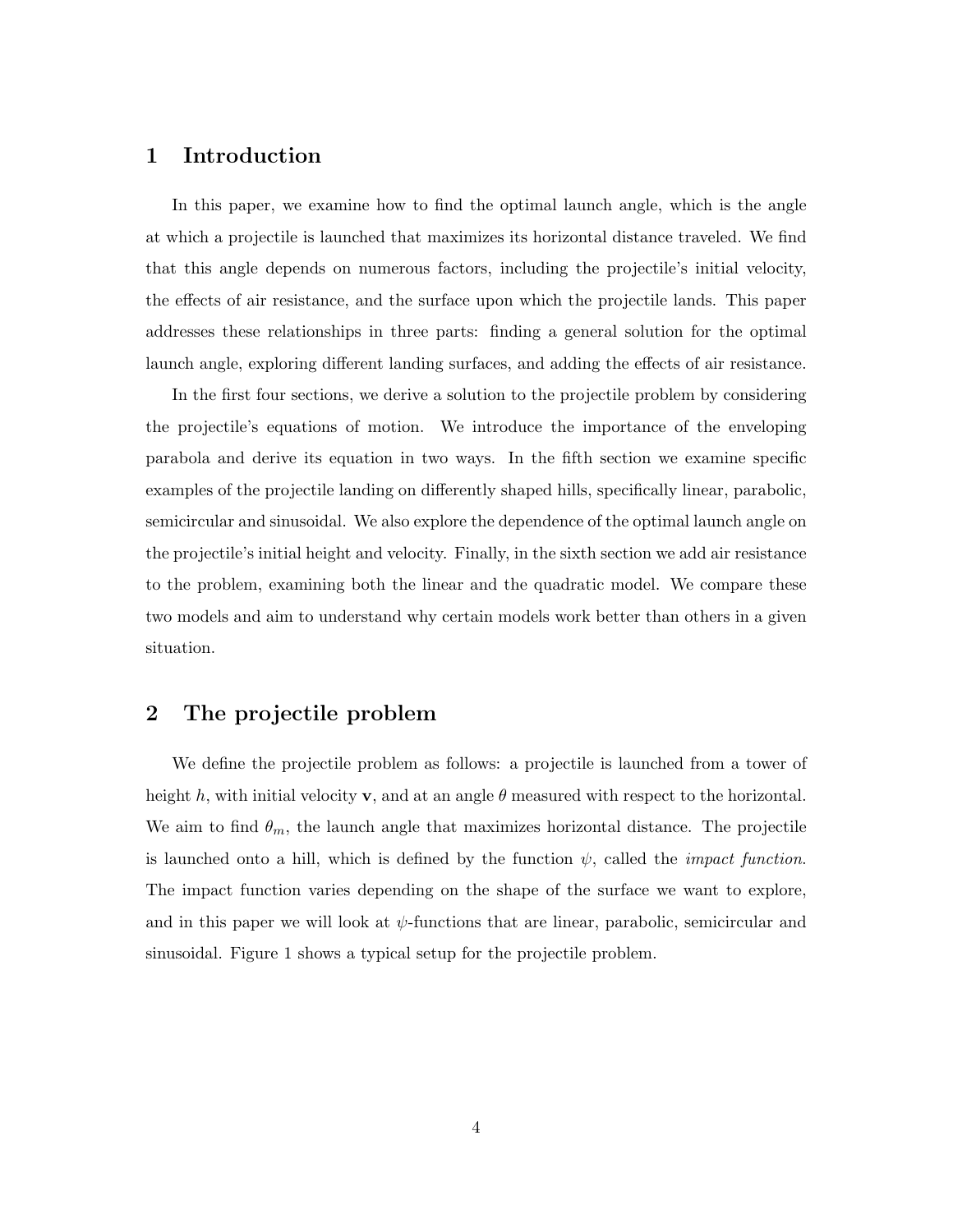

Horizontal distance

Figure 1: The projectile problem.

## 3 Equations of motion: no air resistance

We first consider the situation of a projectile launched from a tower of height *h* onto some impact function  $\psi$ , ignoring the effect of air resistance. In order to solve for  $\theta_m$ , we need to find equations for motion in the *x*- and *y*-directions. We define  $\theta$  to be the angle above the horizontal at which the projectile is launched. The projectile is launched with an initial velocity **v**, which has magnitude  $v$ , and when broken up into  $x$ - and  $y$ -components, gives us the initial conditions

$$
x(0) = 0;
$$
  
\n
$$
y(0) = h;
$$
  
\n
$$
x'(0) = v \cos \theta;
$$
  
\n
$$
y'(0) = v \sin \theta.
$$

Without air resistance, acceleration in the *x*-direction is zero, while in the *y*-direction it is solely due to gravity, where  $g = 9.8 \text{ m/s}^2$ . Thus we can solve the second-order differential equations to find our two motion equations. In each step, we integrate both sides of the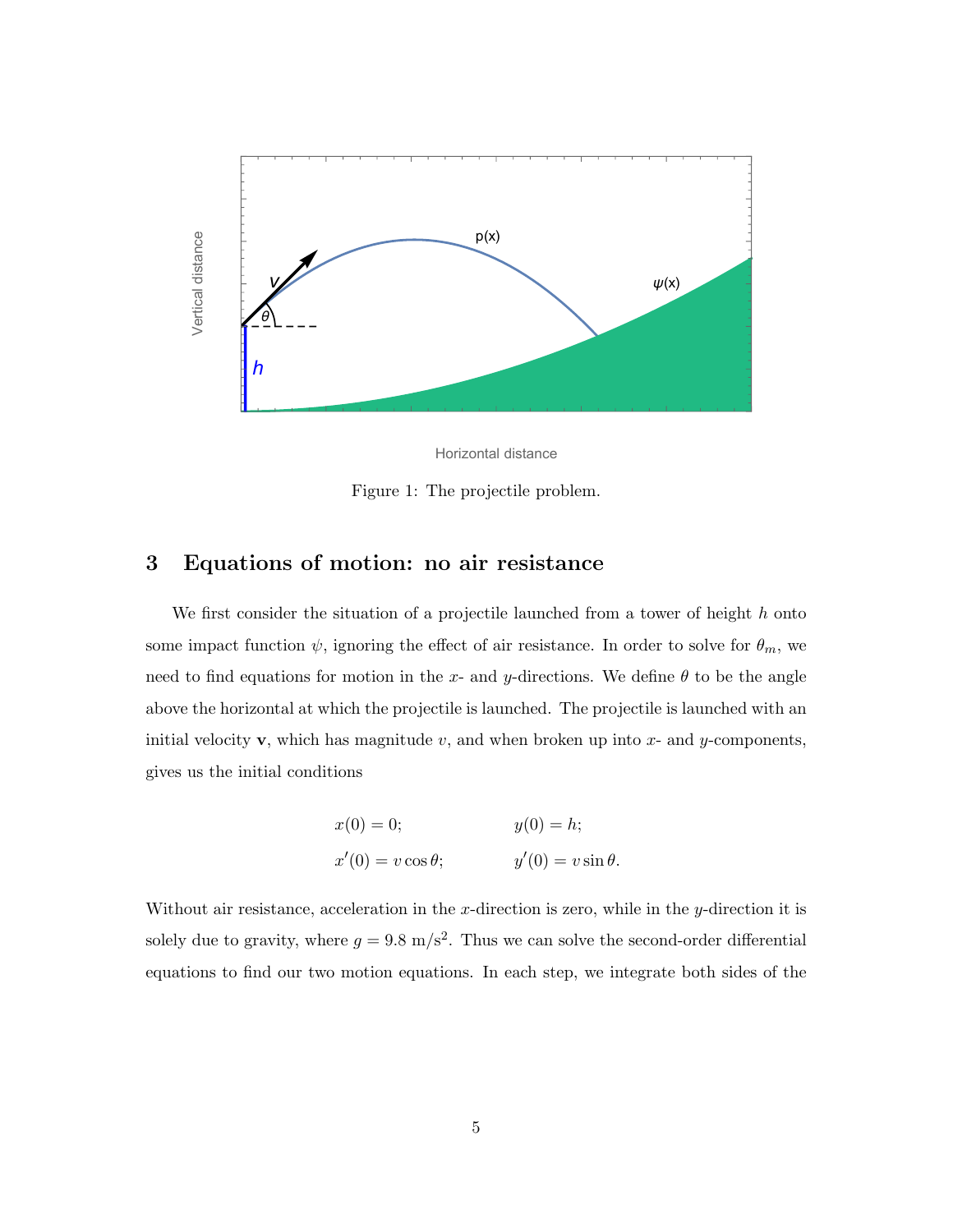equation with respect to *t* and apply our initial conditions. In the *x*-direction, we have

$$
x''(t) = 0;
$$
  
\n
$$
x'(t) = v \cos \theta;
$$
  
\n
$$
x(t) = vt \cos \theta.
$$
 (1)

The motion in the *y*-direction is described by

$$
y''(t) = -g;
$$
  
\n
$$
y'(t) = -gt + v \sin \theta;
$$
  
\n
$$
y(t) = -\frac{1}{2}gt^2 + vt \sin \theta + h.
$$
\n(2)

We now have a set of parametric equations for the motion of the projectile as a function of *t*, but to maximize the projectile's horizontal distance, we want to find a path function, *p*, that defines the projectile's height as a function of horizontal distance, *x*. Solving for *t* in (1) and substituting into (2) yields

$$
t = \frac{x}{v\cos\theta},
$$

and therefore

$$
p(x) = h + v \sin \theta \left(\frac{x}{v \cos \theta}\right) - \frac{1}{2}g \left(\frac{x}{v \cos \theta}\right)^2
$$

$$
= h + x \tan \theta - \frac{gx^2}{2v^2} \sec^2 \theta.
$$
(3)

We now have one equation that describes the motion of the projectile, which is useful in finding the launch angle that maximizes *x*.

# 4 The optimal launch angle

Next we will explore the process of finding  $\theta_m$ , the projectile's optimal launch angle. This angle will vary depending on the height and velocity at which the projectile is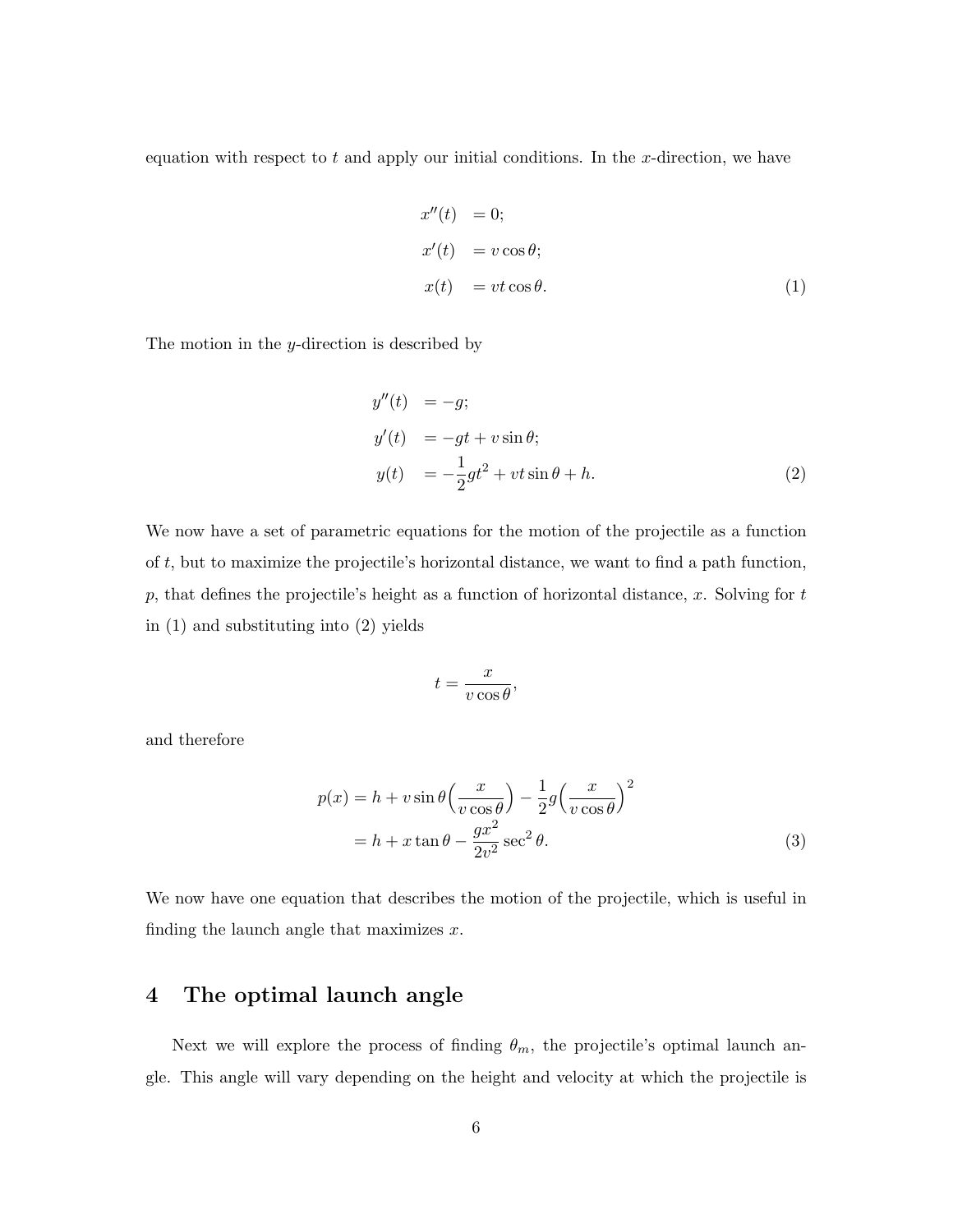launched, as well as what type of surface the projectile lands on. The impact function,  $\psi$ , is a function of horizontal distance, x. We find that for certain  $\psi$  functions, obtaining a closed-form solution for  $\theta_m$  is possible, while for other  $\psi$  functions, we must instead turn to approximations of  $\theta_m$ .

#### 4.1 The distance function

For each value of  $\theta$ , there is a value of x where the projectile hits the hill, which occurs when  $p(x) = \psi(x)$ . We call this *x*-value  $d(\theta)$  since it varies depending on the launch angle. By maximizing  $d(\theta)$ , we can find the angle that maximizes the projectile's horizontal distance. We note that for every  $x_i$  within the projectile's horizontal range, we can find a launch angle corresponding to at least one projectile that hits that *xi*. This fact, along with the Implicit Function Theorem (see [11]), lets us assume  $d(\theta)$  is a differentiable function. With this condition, we can use implicit differentiation on our distance function, *p*, to maximize  $d(\theta)$  [3]. We have

$$
\psi(d(\theta)) = p(d(\theta)) = h + d(\theta) \tan \theta - d(\theta)^2 \frac{g}{2v^2} \sec^2 \theta.
$$

Differentiation gives

$$
\psi'(d(\theta))d'(\theta) = d(\theta)\sec^2\theta + d'(\theta)\tan\theta - \frac{g}{v^2}\big(d(\theta)^2\sec\theta(\sec\theta\tan\theta) + d(\theta)d'(\theta)\sec^2\theta\big).
$$

Since  $d'(\theta_m) = 0$ , we find that

$$
0 = d(\theta_m) \sec^2 \theta_m - \frac{g}{v^2} d(\theta_m)^2 \sec^2 \theta_m \tan \theta_m
$$
  

$$
d(\theta_m) = \frac{v^2}{g} \cot \theta_m,
$$

which tells us that the maximum horizontal distance the projectile travels is dependent upon initial velocity and gravity. We now have a value for horizontal distance in terms of the launch angle  $\theta$ . This value is independent of the impact function  $\psi$ , but the angle that maximizes x will vary for different  $\psi$ -functions, a connection we explore in Section 5.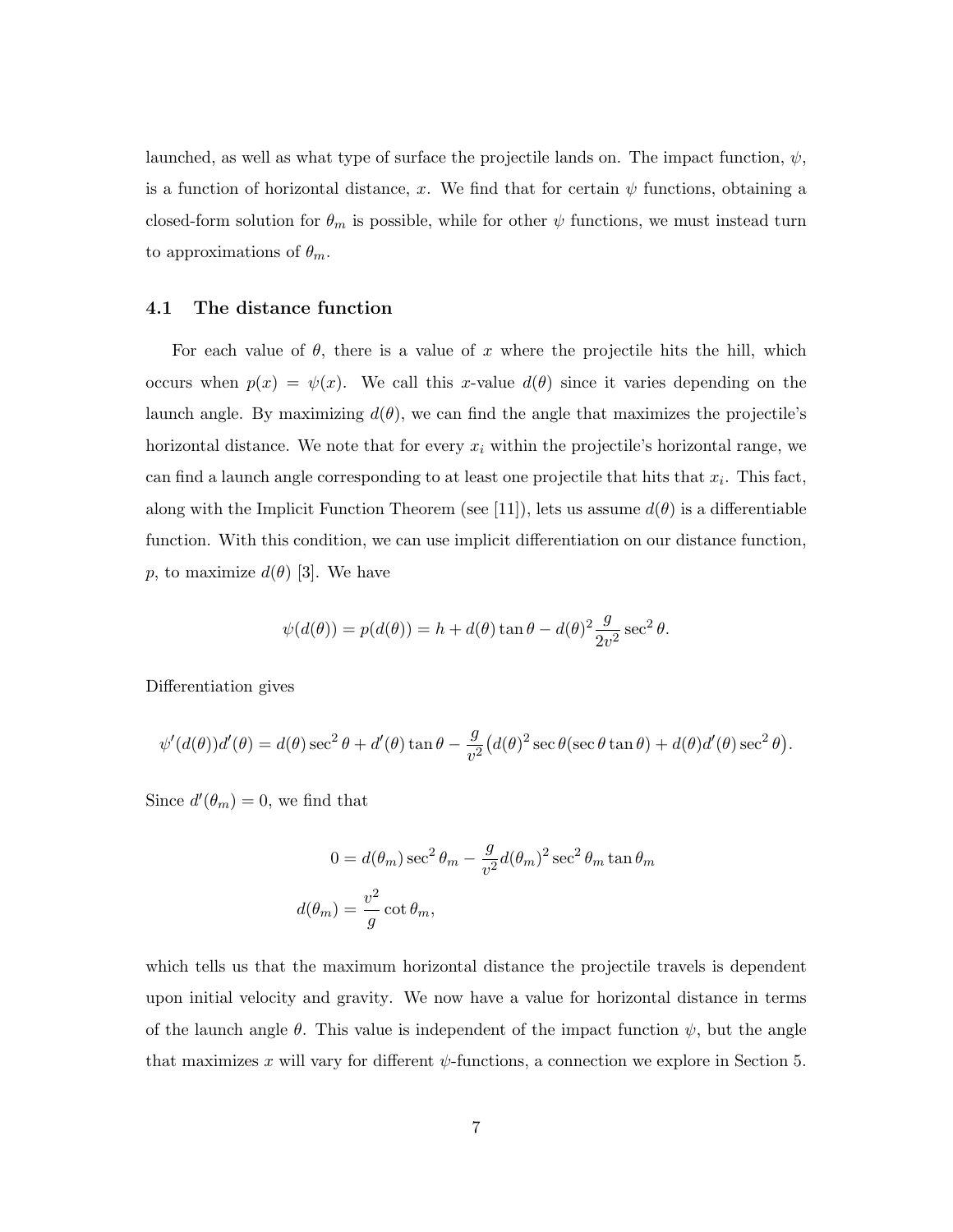#### 4.2 The enveloping parabola

An *enveloping parabola* is a path that encloses and intersects all possible projectile paths. For each value of  $\theta$  in  $[-\pi, \pi]$ , the enveloping parabola intersects the projectile path at exactly one point, and at this point the two functions share a common tangent line (see [1]). Figure 2 shows the enveloping parabola that intersects each possible path at exactly one point, where a possible path corresponds to a unique launch angle in the range  $[-\pi, \pi]$ . We derive the equation for the enveloping parabola in two ways, and show that both methods yield the same answer.



Figure 2: The enveloping parabola intersects each possible projectile path at one point.

#### 4.2.1 Derivation of the enveloping parabola: height maximization

We first derive the enveloping parabola by maximizing the height of the projectile for a given horizontal distance *x*, which will give us the path that encloses all possible paths. In Section 3, we derived the path of the projectile for a given launch angle  $\theta$  to be

$$
y = h + x \tan \theta - \frac{gx^2}{2v^2} (1 + \tan^2 \theta).
$$

To simplify this equation, we let  $u = \tan \theta$ ,

$$
y = h + ux - \frac{gx^2}{2v^2}(1 + u^2).
$$
 (4)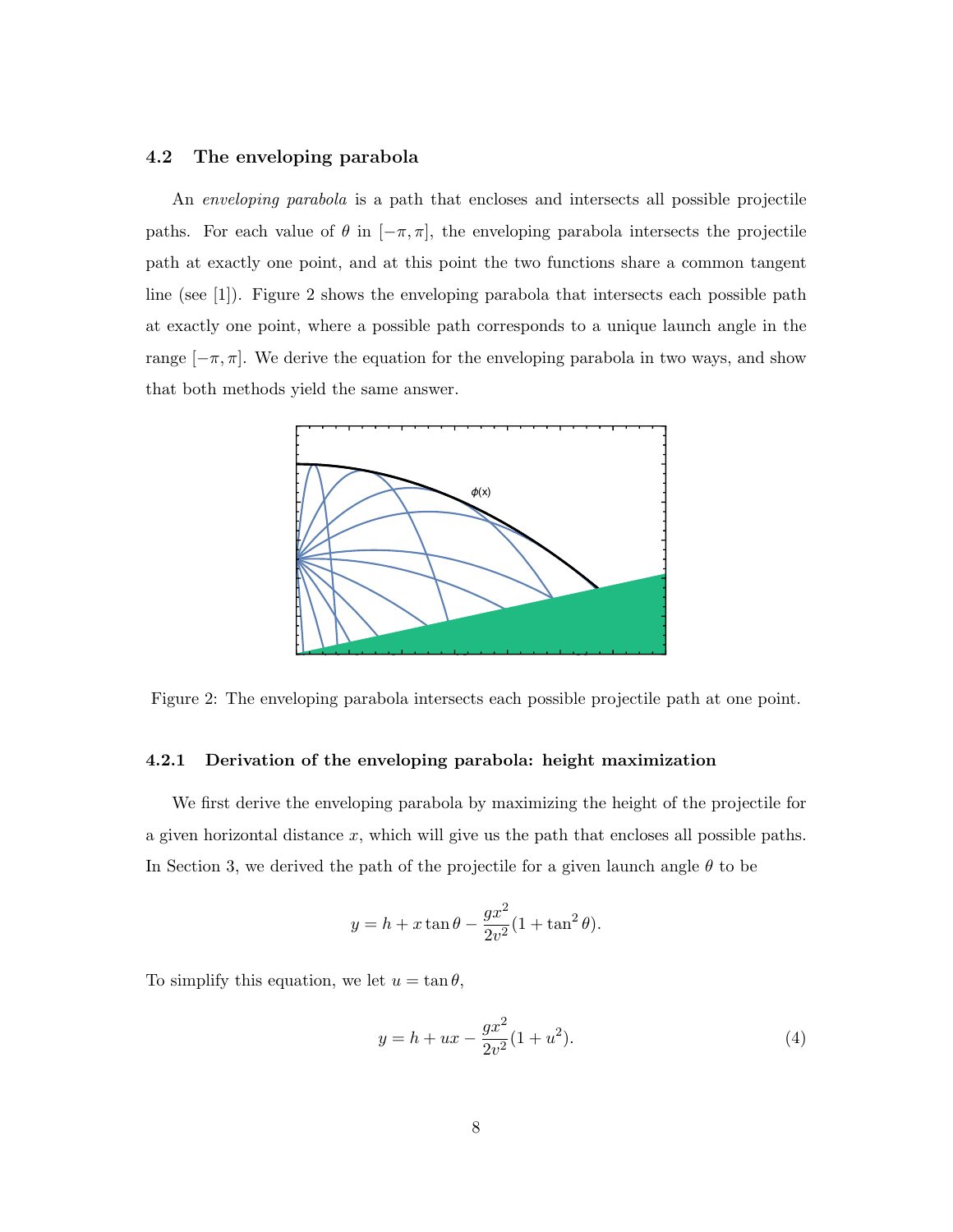Now, given any *x* within the projectile's horizontal range, we can maximize *y* as a function of *u* (see [1]). Taking the derivative of (4) with respect to *u* and setting  $y' = 0$ , we solve for *u*:

$$
y' = x - \frac{gx^2}{2v^2}(2u^2)
$$
  
\n
$$
0 = x - \frac{gx^2u}{v^2}
$$
  
\n
$$
u = \frac{v^2}{gx}.
$$
\n(5)

This is the *u*-value at which *y* is maximized given a fixed *x*. Substituting (5) into (4), we have

$$
y = h + \frac{v^2}{gx}x - \frac{gx^2}{2v^2} \left(1 + \left(\frac{v^2}{gx}\right)^2\right) = h + \frac{v^2}{2g} - \frac{gx^2}{2v^2}.
$$
 (6)

This is the equation for the enveloping parabola, which, as shown in Figure 3, is the function that encloses and intersects all possible projectile paths.



Figure 3: The enveloping parabola (black) encloses all possible parabolic paths for a constant initial height and velocity.

#### 4.2.2 Derivation of the enveloping parabola: expanding circles

Next we consider a derivation of the enveloping parabola that involves expanding circles. Instead of examining individual projectile paths, we focus instead on circles that are composed of every possible projectile's position at a time *t*. These circles have a radius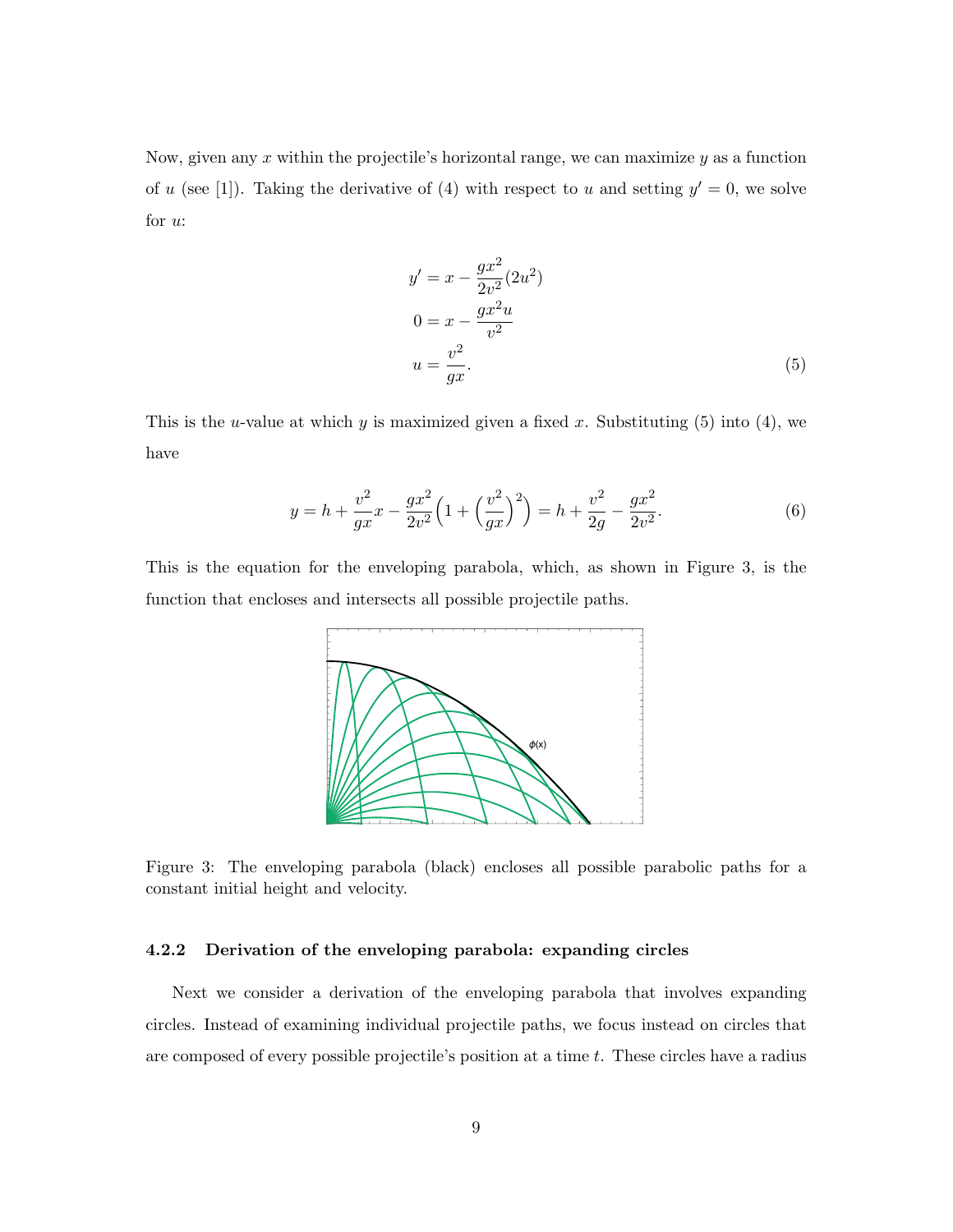of *vt*, where *v* is the initial velocity, since each possible projectile travels this distance in time *t*. For each value of  $\theta$ , there is a unique projectile path that corresponds to a point on this circle.

Now that we have the radius of the circles, we need to add in the component of gravity acting in the negative *y*-direction. The *y*-position of the center of each circle,  $y_c$ , is given by

$$
y_c = y_0 + v_0 t - \frac{1}{2}gt^2.
$$
 (7)

In our case, the center of each circle is not initially moving, so  $v_0 = 0$ , and each circle is centered at  $(0, h)$ , so  $y_0 = h$ . Thus the center of each circle will be moving in the negative *y*-direction at a rate of  $h - \frac{1}{2}gt^2$  (see [1]). Adding in this shift for the *y*-values of each circle, we find the equation of each expanding circle at a given time *t* is

$$
x^{2} + (y - h + \frac{1}{2}gt^{2})^{2} = v^{2}t^{2}.
$$
\n(8)

Figure 4 shows some of these circles for varying values of *t*.



Figure 4: Each circle is composed of every possible projectile's position at a time *t*, and the enveloping parabola encloses these circles.

Note that for small values of *t*, the circles appear to be centered at the origin, but for larger values of *t*, the center falls with gravity. Again, these circles represent the positions of all possible projectiles at each given *t*-value. By enclosing these circles, we are enclosing all projectile paths. We expect each circle to intersect the enveloping parabola at a unique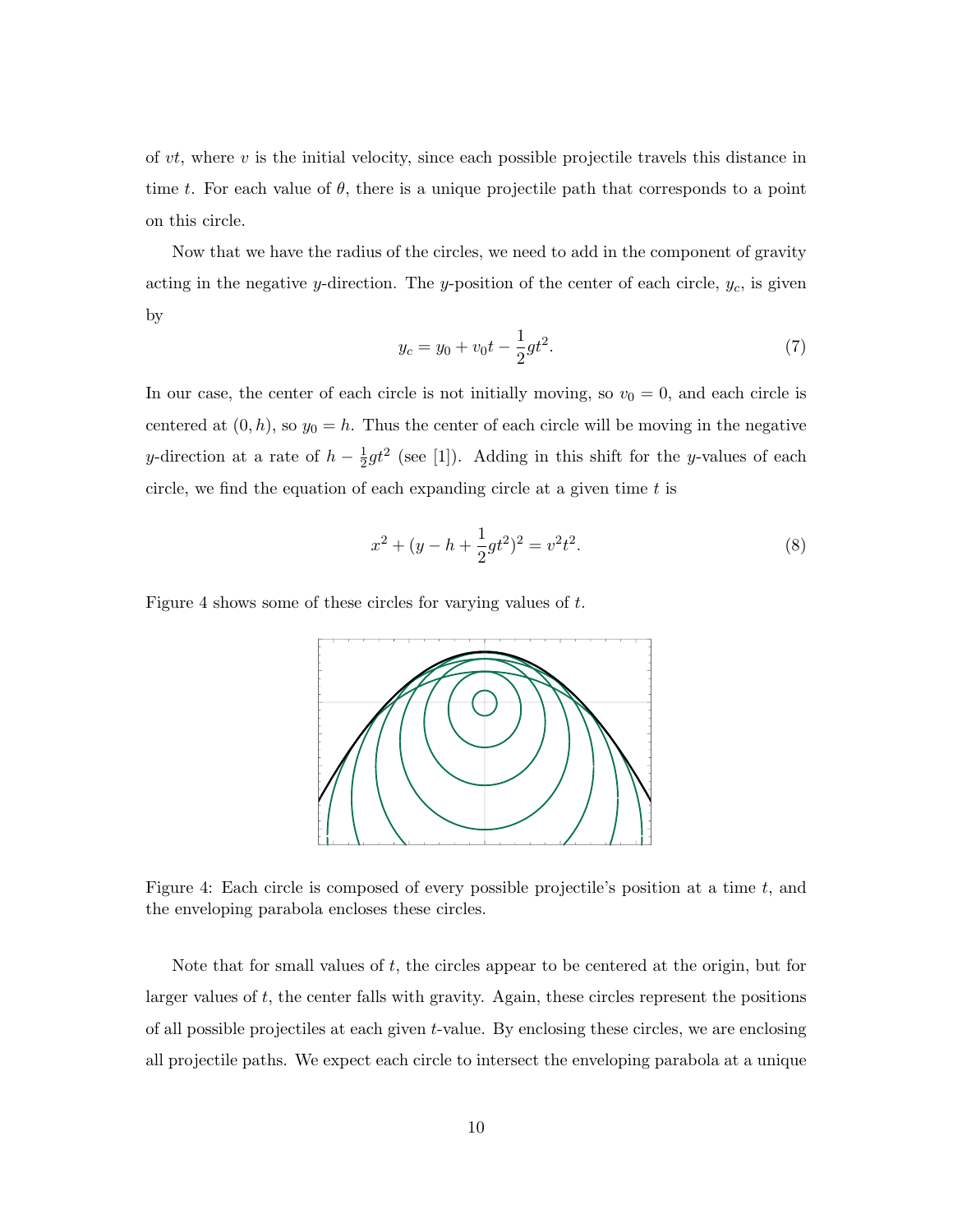time *t*, since each point on the enveloping parabola corresponds to exactly one point from one projectile path. The equation for each expanding circle is a quadratic for the variable  $t^2$ , so solving this equation for  $t^2$  and taking the positive square root, we can find either two, one or zero real solutions for *t*. Points that lie within the enveloping parabola correspond to two real solutions, since, as shown in Figure 4, each point is crossed by two circles with two different *t*-values. Points that lie on the enveloping parabola correspond to a single solution for *t*, since each point is unique to one projectile path. Since the quadratic equation gives us two solutions when the discriminant is nonzero, we will find a single solution for  $t$  when the discriminant of  $(8)$  is equal to zero. We have

$$
x^{2} + (y - h)^{2} + (y - h)gt^{2} + \frac{1}{4}g^{2}t^{4} = v^{2}t^{2}
$$

$$
\frac{1}{4}g^{2}t^{4} + ((y - h)g - v^{2})t^{2} + x^{2} + (y - h)^{2} = 0.
$$

The discriminant is

$$
((y-h)g - v2)2 - 4\left(\frac{1}{4}\right)(x2 + (y-h)2) = 0
$$

$$
((y-h)g)2 - 2(y-h)gv2 + v4 - g2x2 - g2(y-h)2 =
$$

$$
-2ygv2 + 2hgv2 + v4 - g2x2 =
$$

and solving for *y* gives

$$
y = \frac{1}{-2gv^2} (2hgv^2 - v^4 + g^2x^2)
$$
  
=  $h + \frac{v^2}{2g} - \frac{gx^2}{2v^2}$ . (9)

Note that  $(9)$  is the same equation for the enveloping parabola that we found in  $(6)$  using the height maximization method.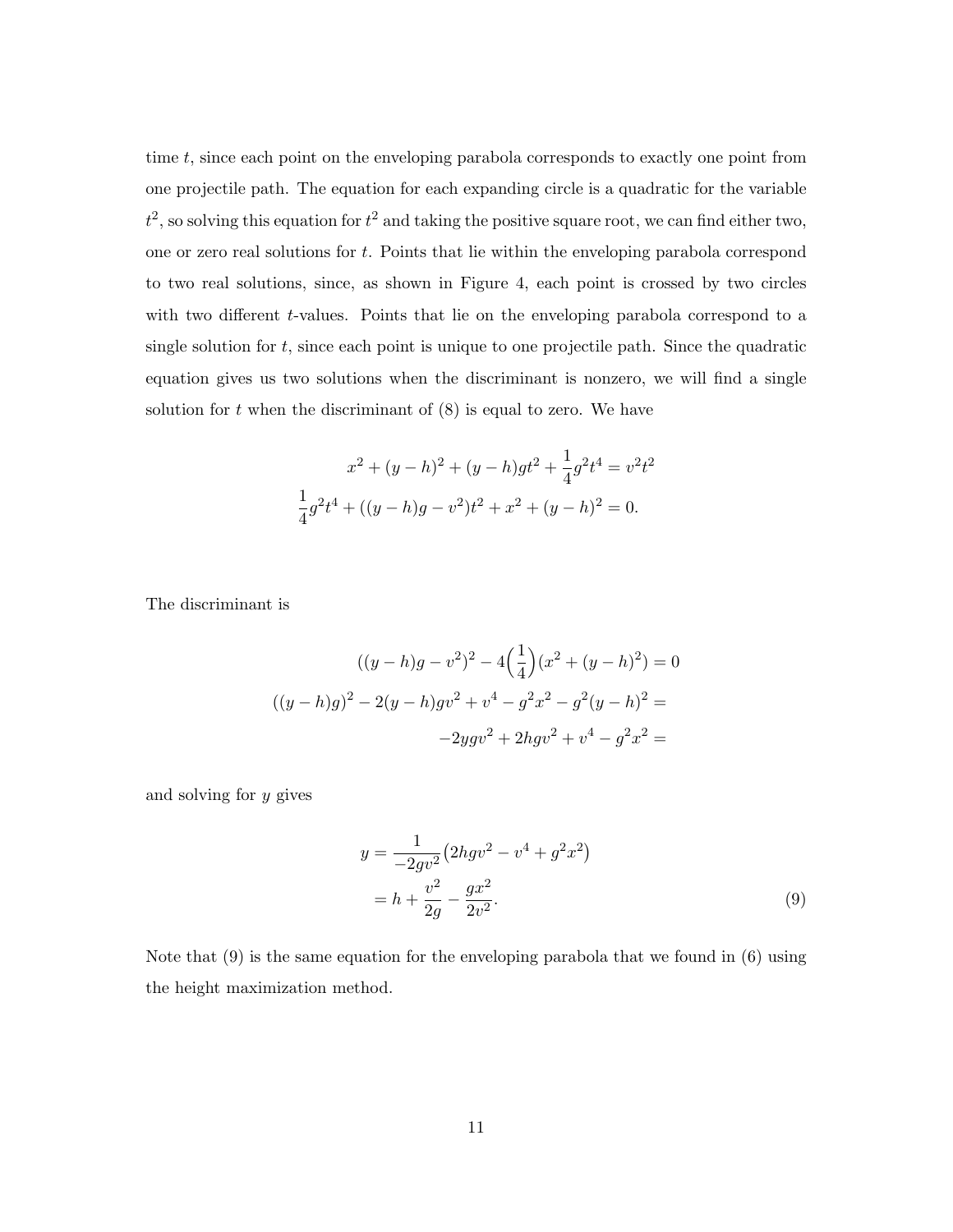#### 4.3 The projectile problem solution

The enveloping parabola has important significance for solving the projectile problem. Let the enveloping parabola be defined by the function

$$
\phi(x) = h + \frac{v^2}{2g} - \frac{g}{2v^2}x^2.
$$
\n(10)

Since  $\phi$  encloses all possible projectile paths, maximizing the horizontal distance, x, for  $\phi$ is equivalent to maximizing all projectile paths. Thus we want to find the point at which the enveloping parabola  $\phi$  intersects the impact function  $\psi$ , and then find the  $\theta$ -value that corresponds to this point on the enveloping parabola. This  $\theta$ -value will be the optimal launch angle,  $\theta_m$ . Recall that maximizing horizontal distance yielded the equation

$$
d(\theta_m) = \frac{v^2}{g} \cot \theta_m,\tag{11}
$$

so the solution to the projectile problem requires first finding the *x*-value where  $\phi(c) = \psi(c)$ , then solving for  $\theta_m$  in (11).

## 5 Varying the impact function

We now apply the method derived in the last section to examples of specific impact functions. Specifically, we explore linear, parabolic, semicircular, and sinusoidal impact functions. We also analyze how changing initial conditions, like  $h$  and  $v$ , affect the optimal launch angle.

#### 5.1 The linear impact function

Consider the linear impact function of the form  $\psi(x) = mx$ , where *m* is a positive constant. Recall that finding the optimal launch angle involves first maximizing horizontal distance by solving for the *x*-value at which the enveloping parabola and the impact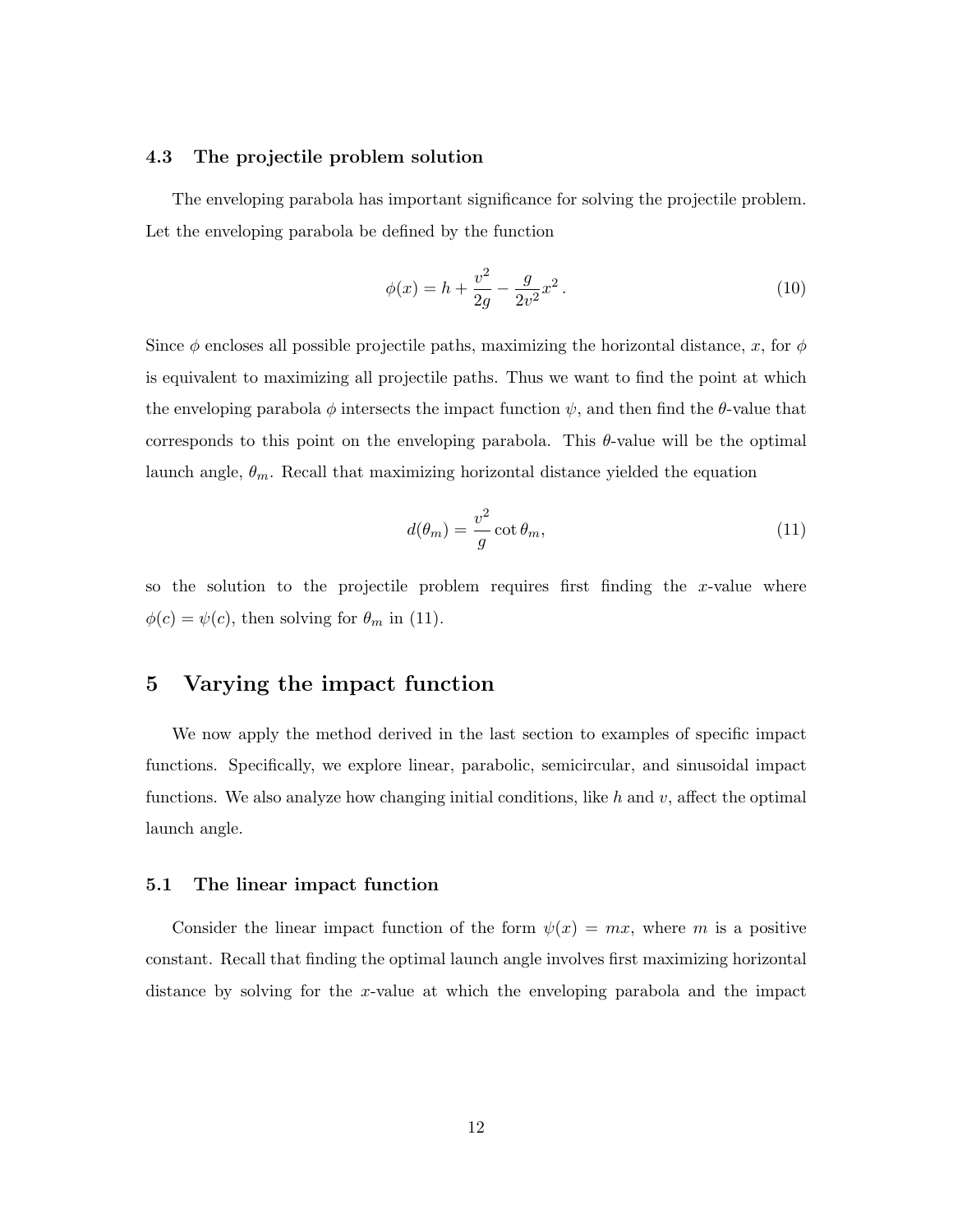function intersect. We want to find this value *c* such that  $\psi(c) = \phi(c)$ . So we have

$$
mc = h + \frac{v^2}{2g} - \frac{g}{2v^2}c^2
$$

$$
0 = \frac{g}{2v^2}c^2 + mc - \left(h + \frac{v^2}{2g}\right)
$$

The solutions to this quadratic equation are

$$
c = \frac{-mv^2}{g} \pm \frac{v^2}{g} \sqrt{m^2 + \frac{2gh}{v^2} + 1}.
$$

We know the point  $c = d(\theta_m)$  corresponds to the intersection between the enveloping parabola and the projectile path with launch angle  $\theta_m$ . This intersection point has the value  $c = d(\theta_m) = g/v^2 \cot \theta_m$ , so we have

$$
\frac{g}{v^2} \cot \theta_m = \frac{-mv^2}{g} \pm \frac{v^2}{g} \sqrt{m^2 + \frac{2gh}{v^2} + 1},
$$

and therefore

$$
\theta_m = \operatorname{arccot} \left( \frac{-mv^4}{g^2} \pm \frac{v^4}{g^2} \sqrt{m^2 + \frac{2gh}{v^2} + 1} \right). \tag{12}
$$

*.*

We find that the angle that lies in the first quadrant indeed maximizes horizontal distance of the projectile by graphing this path alongside the enveloping parabola.



Figure 5: The optimal projectile path and the enveloping parabola plotted with initial height 10 m, initial velocity 20 m/s and impact function  $\psi(x)=0.4x$ .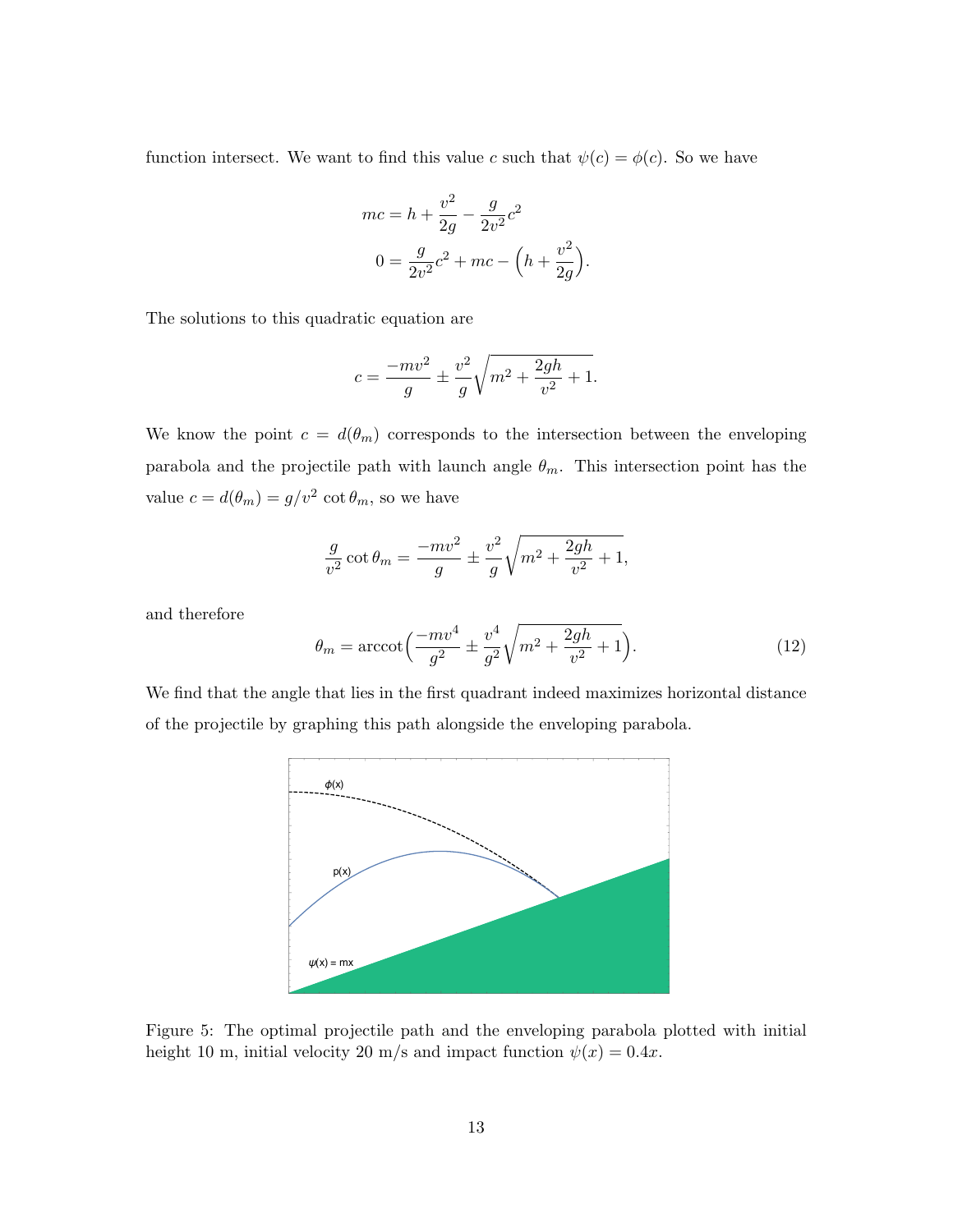Figure 5 shows that the two paths intersect at one point, and this point is in fact the intersection of three functions – the enveloping parabola, the impact function and the optimal projectile path. Since all paths meet at one point, we know we have found the launch angle for which the projectile's horizontal path distance reaches a maximum.

#### 5.2 The parabolic impact function

Next we consider an impact function of the form  $\psi(x) = ax^2$ , where *a* is a positive constant. As we did in the previous example, we solve the equation  $\psi(c) = \phi(c)$  for *c*. We have

$$
ac^{2} = h + \frac{v^{2}}{2g} - \frac{g}{2v^{2}}c^{2}
$$

$$
c^{2} = \frac{h + \frac{v^{2}}{2g}}{a - \frac{g}{2v^{2}}} = \frac{2hgv^{2} + v^{4}}{2agv^{2} + g^{2}}
$$

$$
c = \sqrt{\frac{2hgv^{2} + v^{4}}{2agv^{2} + g^{2}}}.
$$

Recall  $c = v^2/g \cot \theta_m$ , so we find that the optimal initial angle,  $\theta_m$ , is

$$
\theta_m = \operatorname{arccot}\left(\frac{g}{v^2} \sqrt{\frac{2hgv^2 + v^4}{2agv^2 + g^2}}\right)
$$

$$
= \operatorname{arccot}\left(\sqrt{\frac{2hg^2 + gv^2}{2av^4 + gv^2}}\right).
$$
(13)

We now have a solution for optimal launch angle as a function of the projectile's initial height and velocity. Figure 6 shows the path of the projectile using this angle. Note that the projectile path, the enveloping parabola, and the impact function all intersect at a single point, which implies we have found the maximized path.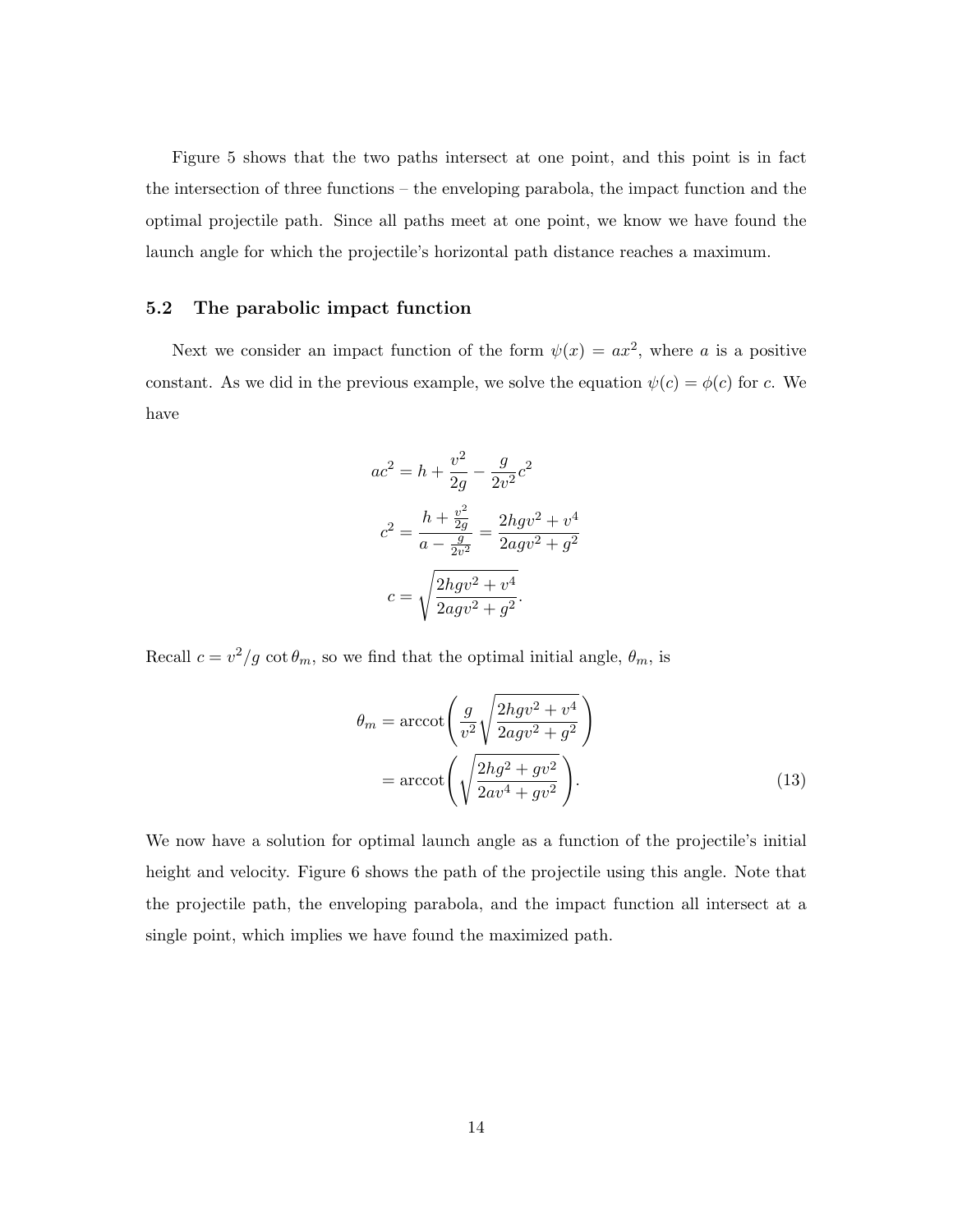

Figure 6: The projectile path  $p$  intersects the enveloping parabola  $\phi$  and the impact function  $\psi$  at a single point.

#### 5.3 The semicircular impact function

The next example we consider is an impact function that is a semicircle. Let us define the impact function as  $\psi(x) = \sqrt{r^2 - x^2}$ , which is a semicircle that is concave down and centered at the origin. In this example, we still define *h* to be the vertical distance from the origin to the launch point. The closed-form solution exists but is more complicated than previous examples, as we must square both sides of the equation  $\psi(c) = \phi(c)$  in order to isolate *c*. We have

$$
\sqrt{r^2 - c^2} = h + \frac{v^2}{2g} - \frac{g}{2v^2}c^2
$$
  

$$
r^2 - c^2 = \left(h + \frac{v^2}{2g} - \frac{g}{2v^2}c^2\right)^2
$$
  

$$
0 = \frac{g^2}{4v^4}c^4 + \left(\frac{1}{2} - \frac{gh}{v^2}\right)c^2 + h^2 - r^2 + \frac{v^2h}{g} + \frac{v^4}{4g^2}.
$$

The quadratic formula, once simplified, gives us

$$
c^{2} = \frac{4hv^{2}}{g} - \frac{v^{4}}{g^{2}} \pm 2\sqrt{\frac{v^{4}r^{2}}{g^{2}} - \frac{2hv^{6}}{g^{3}}},
$$

and therefore

$$
c = \left(\frac{4hv^2}{g} - \frac{v^4}{g^2} \pm 2\sqrt{\frac{v^4r^2}{g^2} - \frac{2hv^6}{g^3}}\right)^{1/2}.
$$
 (14)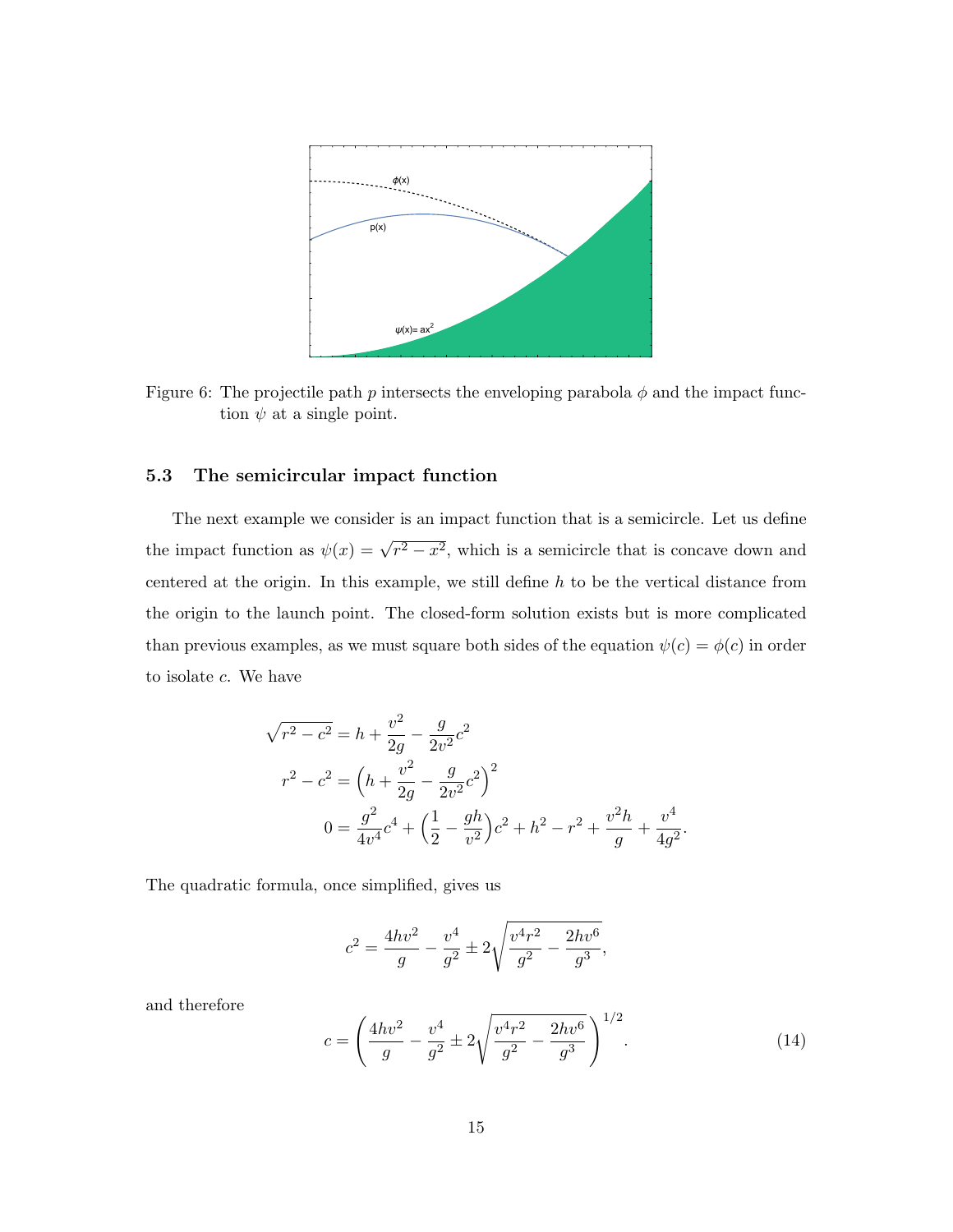The semicircular impact function has a property we have not encountered before – there are four possible values for *c*, two of which are negative *x*-values, which we can disregard for our situation, but we are left with two intersections of the parabolic path with the impact function. Figure 7 shows an example of this situation, where if we choose the second point of intersection, and its corresponding projectile path, the projectile does not actually reach the second point and our solution would not be the maximized path. Therefore we must choose the smaller of the two positive *c*-values to avoid this issue.



Figure 7: For a semicircle, we run into the issue of two intersections between the enveloping parabola and the impact function.

Furthermore, we can find the radius of the semicircle for which the projectile hits at exactly one point. In this case we want there to be only two solutions for *c*: a positive and a negative value. Hence we must solve for  $r$  when the discriminant in  $(14)$  is zero. We find that

$$
\frac{g^2r^2}{v^4} - \frac{2gh}{v^2} = 0
$$
  

$$
r = \sqrt{\frac{2hv^2}{g}}.
$$
 (15)

As shown in Figure 8, the semicircle with this radius intersects the enveloping parabola at exactly one point. For any radius greater than *r* in (15), the enveloping parabola will intersect the semicircle twice, and for any *r* less than this value, the enveloping parabola will not hit the impact function.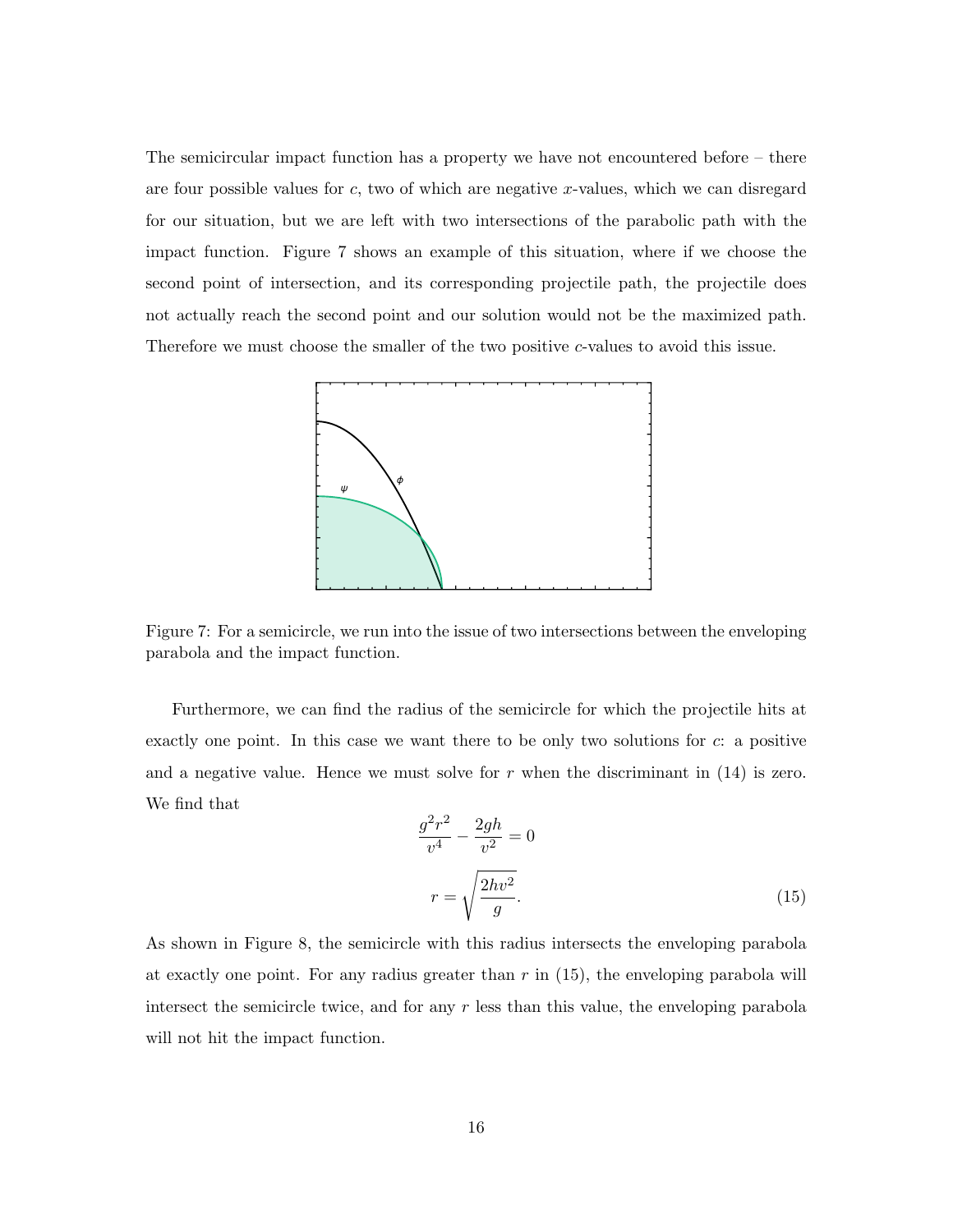

Figure 8: A semicircle with the radius in (15) results in one intersection between the enveloping parabola and the impact function.

#### 5.4 The sinusoidal impact function

Next we consider an example of an impact function that does not have a closedform solution:  $\psi(x) = \sin x$ . We are still able to approximate  $\theta_m$  by solving for the intersection between the enveloping parabola and the impact function. For a sinusoidal impact function, we have

$$
\psi(c) = \phi(c)
$$
  

$$
\sin c = h + \frac{v^2}{2g} - \frac{g}{2v^2}c^2.
$$

Note that this equation does not have a closed-form solution for *c*, and this we must turn to a different method to approximate the optimal launch angle.

#### 5.4.1 Newton's method

Newton's method is used to approximate the roots of functions. In this case, we apply Newton's method to the function  $f(x) = \psi(x) - \phi(x)$ , since the zero of *f* corresponds to the intersection between the enveloping parabola and the impact function (see [12]). Newton's method requires the following steps:

- 1. Make an initial *x*-value guess,  $x_1$ , as to where  $f(x) = 0$ ;
- 2. Find the tangent line at the point  $(x_1, f(x_1))$ ;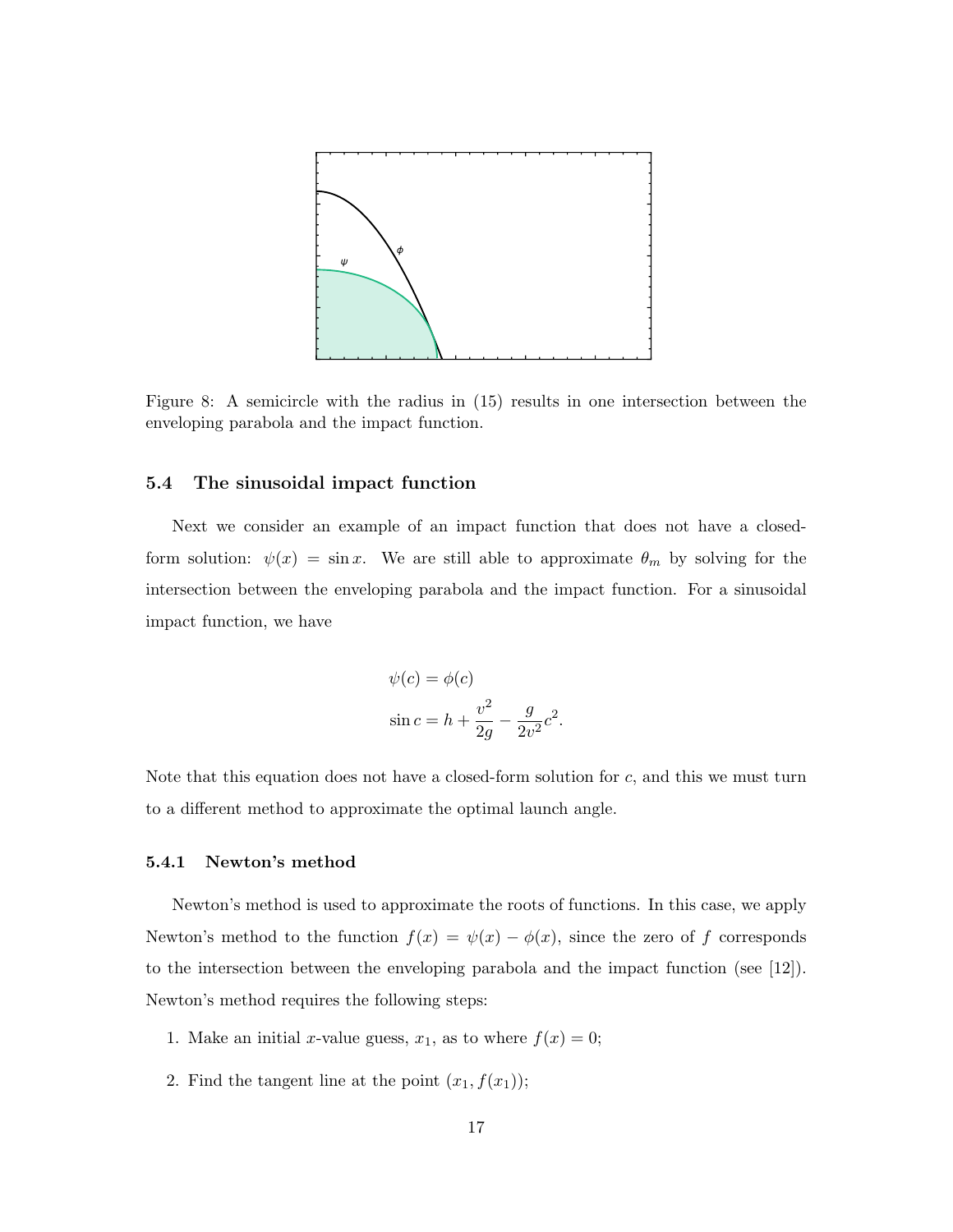- 3. Solve for the *x*-value, *x*2, at which this tangent line intersects the *x*-axis;
- 4. Repeat steps 2 and 3 using the values  $x_2, x_3, x_4, \ldots, x_n$ .

Carrying out step 2, we find that the tangent line at the point  $(x_1, f(x_1))$  takes the form

$$
y - f(x_1) = f'(x_1)(x - x_1).
$$

As stated in step 3, we next find the root of this tangent line, which is done by setting  $y = 0$ . Letting  $x = x_2$  when  $y = 0$ , we have

$$
-f(x_1) = f'(x_1)(x_2 - x_1)
$$

$$
x_2 = x_1 - \frac{f(x_1)}{f'(x_1)}.
$$

As we repeat steps 2 and 3, the *x*-values approach a more exact approximation of the root of *f*. We can generalize our result above to the *n*th iteration, and thus we have

$$
x_{n+1} = x_n - \frac{f(x_n)}{f'(x_n)}.
$$

Recall that  $f(x) = \psi(x) - \phi(x)$ , so we have

$$
f(x) = \sin x - (h + \frac{v^2}{2g} - \frac{g}{2v^2}x^2)
$$

$$
f'(x) = \cos x + \frac{g}{v^2}x.
$$

Therefore, our general equation for the *n*th approximation of the root of *f* is

$$
x_{n+1} = x_n - \frac{\sin x_n - h - \frac{v^2}{2g} + \frac{g}{2v^2}x_n^2}{\cos x_n + \frac{g}{v^2}x_n}.
$$

Figure 9 shows Newton's method in graph form, with initial guess *x*<sup>1</sup> and the process to find *x*2.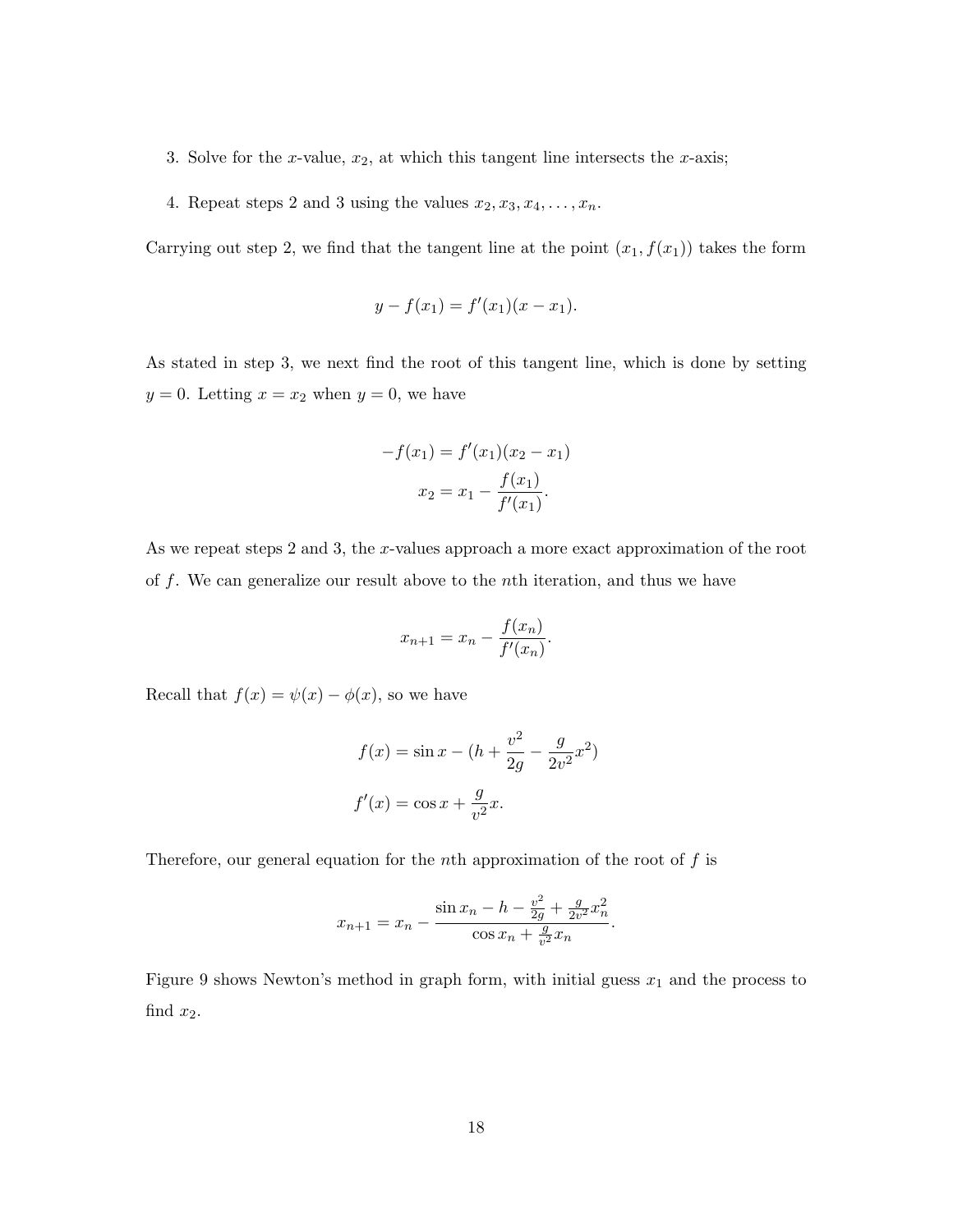

Figure 9: The first iteration of Newton's method, where we aim to approximate the zero of f, where  $\phi$  and  $\psi$  intersect.

There are some constraints on our initial guess for where the root occurs. We have to be careful when we make this guess, for if we choose a point where the derivative of  $\psi$ has a different sign than at the zero, our method of using tangent lines will not lead to *x*-values that approach our zero. Instead the values might oscillate or diverge infinitely and thus Newton's method will fail. To avoid this issue, we must isolate our *x*-value guess to the  $\pi$ -length interval  $\left[\frac{3\pi}{2} + 2\pi n, \frac{\pi}{2} + 2\pi n\right]$  or  $\left[\frac{\pi}{2} + 2\pi n, \frac{3\pi}{2} + 2\pi n\right]$  as shown in Figure 10, where we know the derivative will not change sign.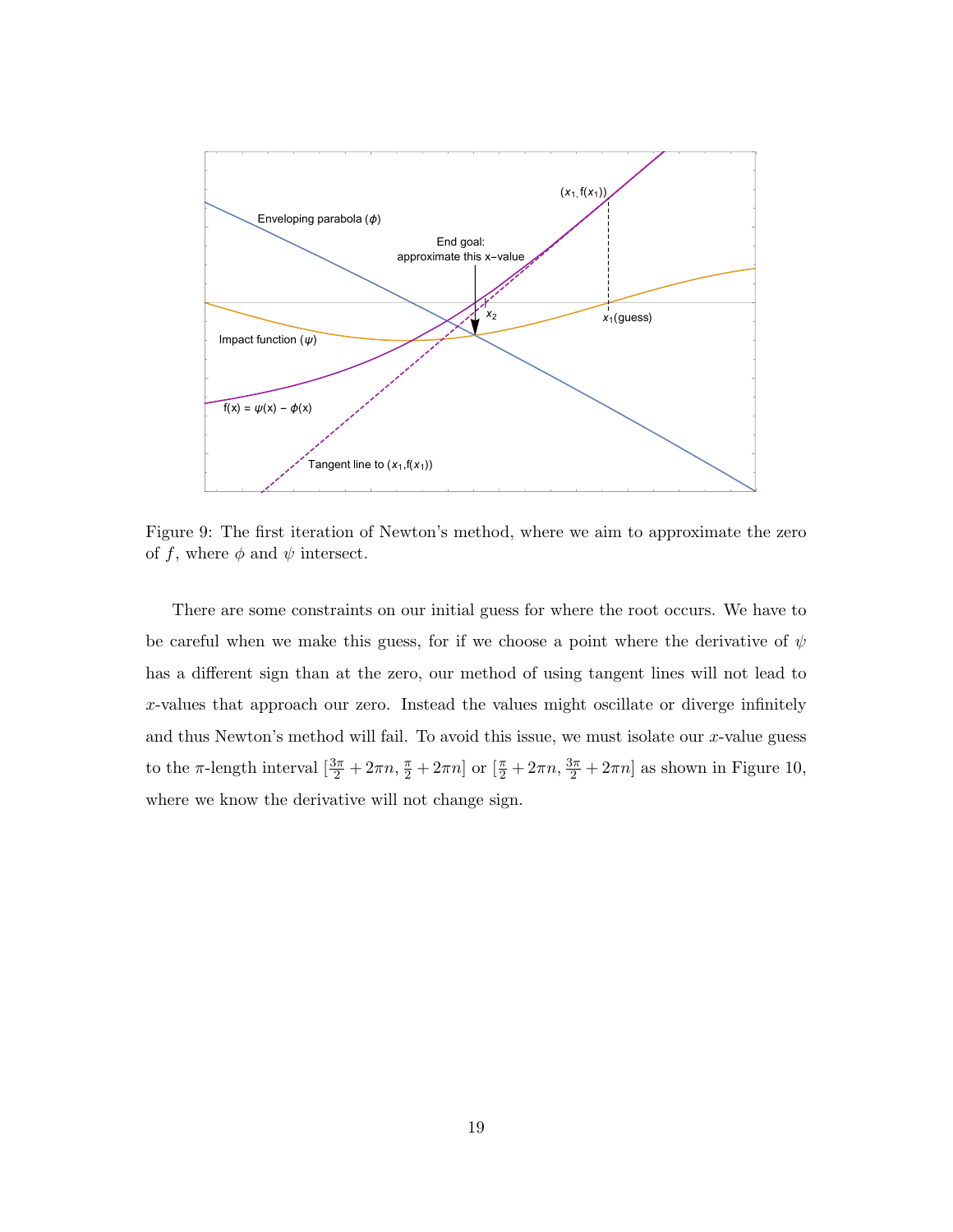

Figure 10: We must narrow down the range for the initial guess.

To find the interval specific to the intersection we want to approximate, we first isolate the window in which the enveloping parabola ranges between 1 and  $-1$ . We know the intersection of the enveloping parabola and the sine curve occurs in this window since sin *x* has a maximum of 1 and a minimum of  $-1$ . Solving for *c* when  $\phi = 1$  and  $\phi = -1$  gives us a narrowed range in which the intersection occurs. We then adjust this interval to the nearest  $\left[\frac{3\pi}{2} + 2\pi n, \frac{\pi}{2} + 2\pi n\right]$  interval, since as we previously found, this interval guarantees we can apply Newton's method. Once we have found this interval, we can make our initial guess.



Figure 11: The maximized projectile path onto a sinusoidal impact function.

Now that we have our guess, we can apply Newton's method to approximate the intersection. From there we can find the angle  $\theta_m$  at which the projectile must be launched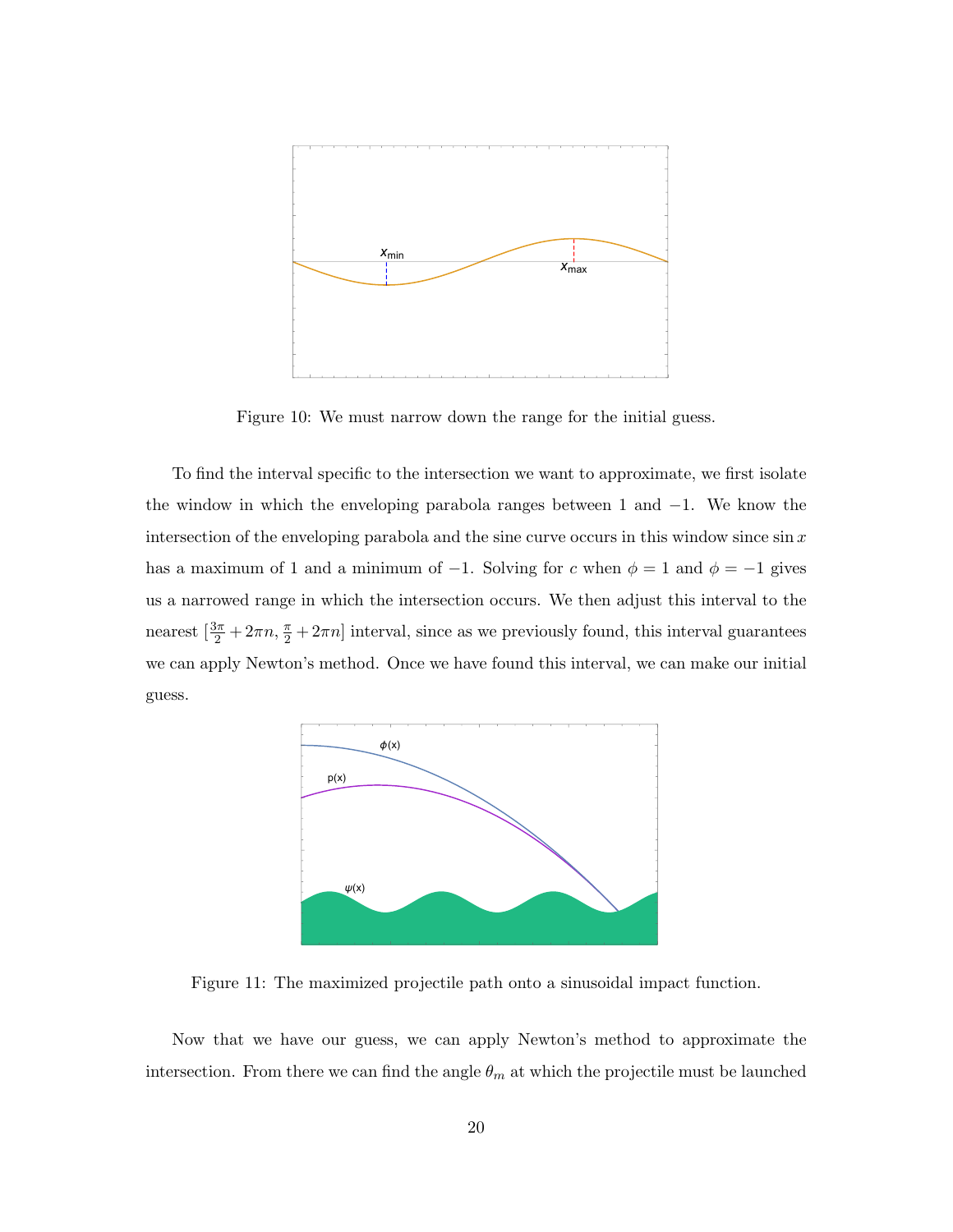to hit this intersection. Figure 11 shows this optimal path, where the launch angle is the output from five Newton's method iterations.

One problem that we come across when finding the intersection is the possibility of multiple intersections between the enveloping parabola and the impact function. Recall that we saw this issue in the semicircular impact function example, where choosing any intersection but the first one results in a "wrong" solution for  $\theta_m$ . Figure 12 shows the impact function  $\psi(x) = 6 \sin x$ , where the sinusoidal nature of the impact function allows for multiple intersections and therefore we must be careful when we narrow in on the range to apply Newton's method.



Figure 12: In this case, the enveloping parabola intersects the impact function three times.

Physically, it only makes sense to choose the first intersection, since the projectile will hit the hill at this point and does not reach the other intersection points. For this reason, when deciding where to make our initial guess for Newton's method, we look to guess in the interval that contains the first intersection.

#### 5.5 Varying initial conditions

We now explore the effect of changing the initial height and velocity of the projectile. Since the maximized projectile path is dependent on both height and initial velocity, we expect the initial angle for maximum distance to vary as well. Looking at the parabolic impact function example, recall the optimal angle is given by

$$
\theta_m = \operatorname{arccot}\left(\sqrt{\frac{2hg^2 + gv^2}{2av^4 + gv^2}}\right).
$$
\n(16)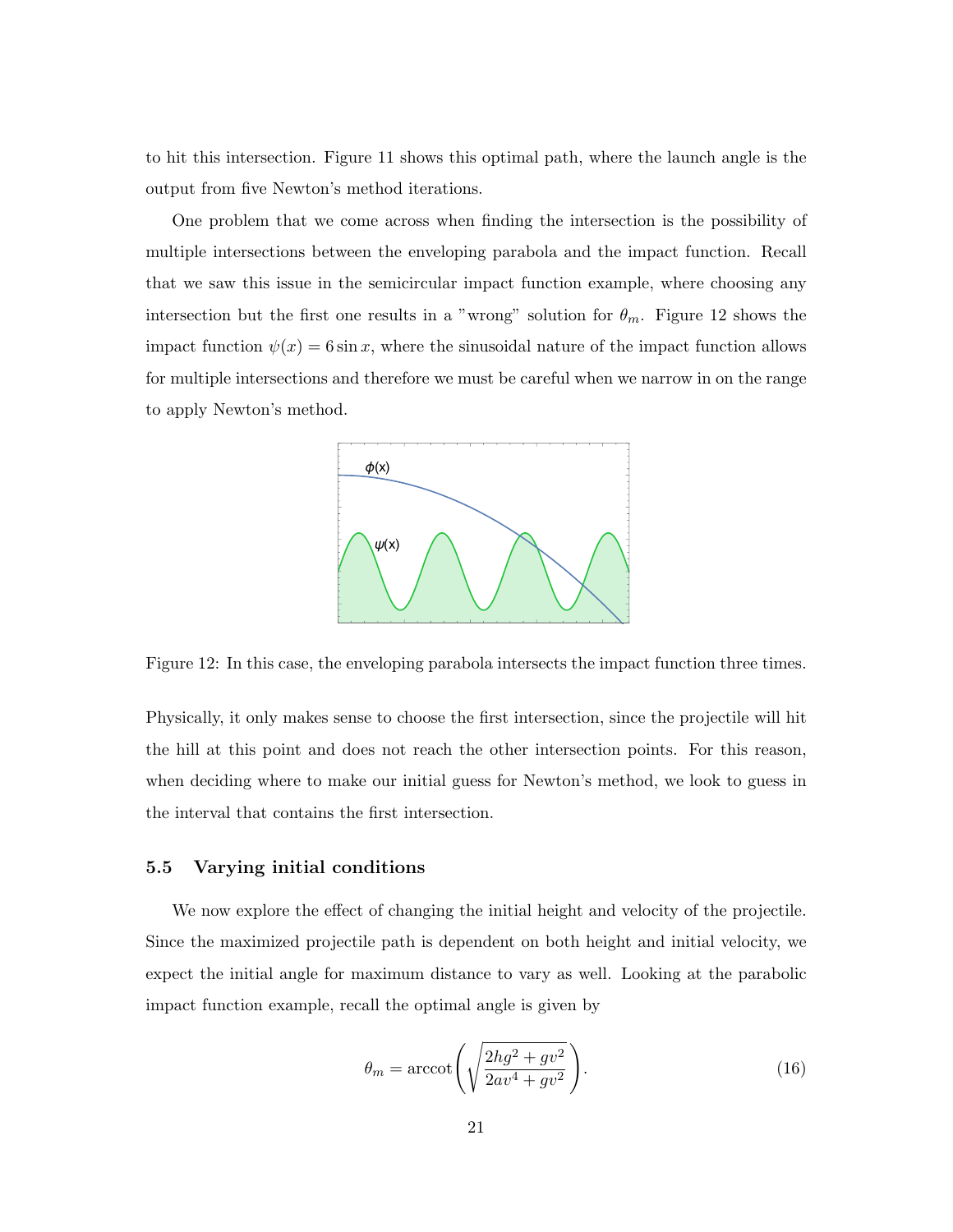We see that height *h* is in the numerator of the cotangent argument. Recalling the graph of cot  $\theta$ , we know that on the interval  $(0, \pi)$ , cot  $\theta$  decreases as  $\theta$  increases. Thus we would expect  $\theta_m$  to decrease as initial height increases.



Figure 13: Maximized projectile paths for varying heights between 0 and 30 m.



Figure 14: Optimal launch angle  $\theta_m$  varies inversely with initial height *h*, and shows the same trends for differing values of *a* in the impact function  $\psi(x) = ax^2$ .

Figure 13 shows a plot of maximized projectile paths onto a parabolic impact function for varying initial heights. For each initial *h* in Figure 13, the projectile travels the farthest horizontal distance before intersecting the impact function. Figure 14 shows a plot of each path's initial angle  $\theta_m$  that maximizes horizontal distance for a given h, where the different sets of points correspond to different *a*-values (recall  $a$  is the coefficient for the parabolic impact function). As we expected,  $\theta_m$  decreases as *h* increases. Additionally a steeper parabolic impact function corresponds to an overall larger optimal launch angle, as indicated in Figure 14, where different colored points correspond to different coefficients for the parabolic impact function.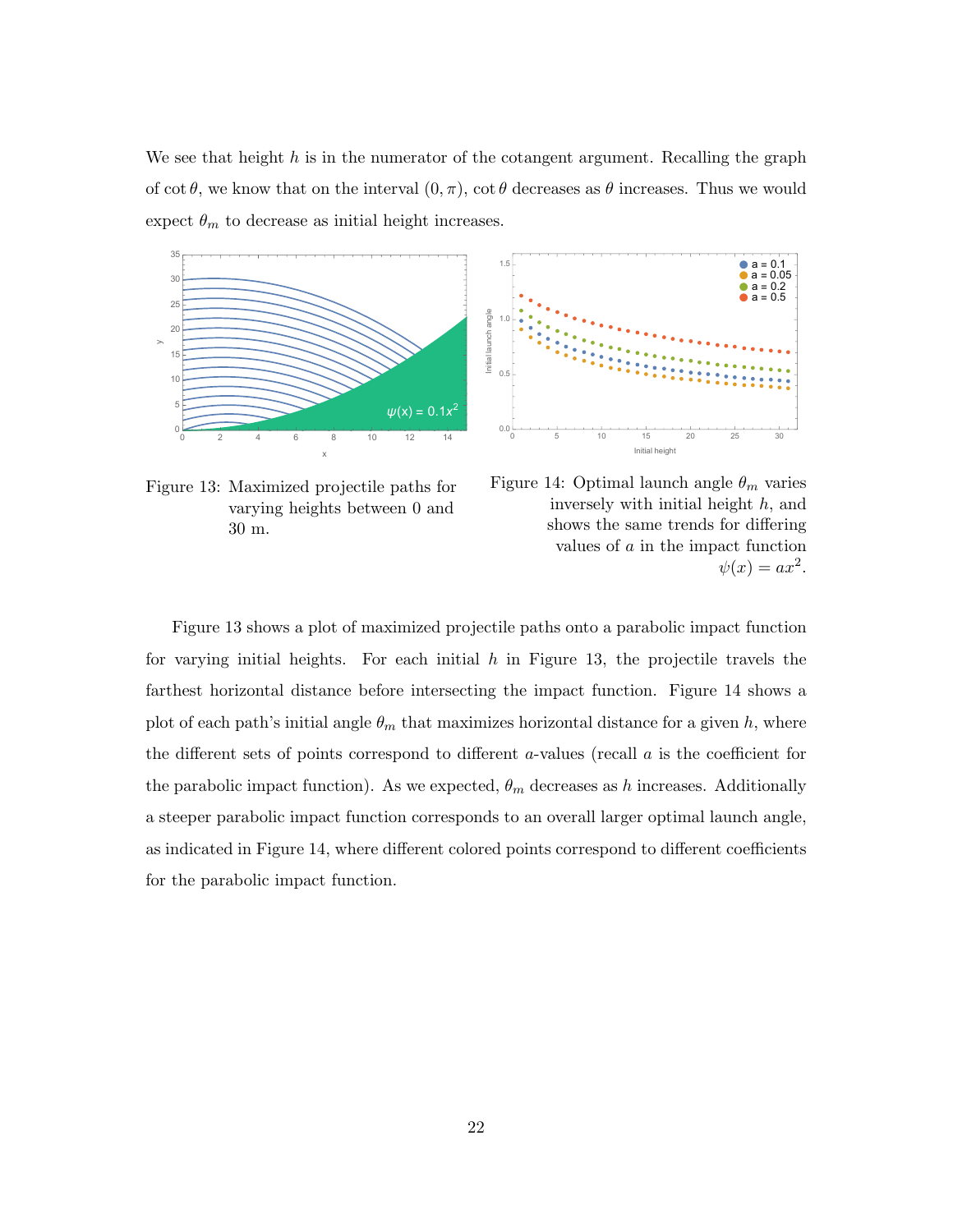

Figure 15: Maximized projectile paths for varying initial velocities between 1 and 15 m/s.



Figure 16: Optimal launch angle  $\theta_m$  varies directly with initial velocity *v*, and shows the same trends for differing values of a in the impact function  $\psi(x) = ax^2$ .

*,*

Varying the initial velocity leads to opposite results – an increase in *v* leads to an increase in  $\theta_m$ . This again is expected by the equation for the optimal launch angle,

$$
\theta_m = \operatorname{arccot}\left(\sqrt{\frac{2hg^2 + gv^2}{2av^4 + gv^2}}\right)
$$

as we see there is a greater degree of *v* in the denominator. This means that for increasing *v*-values, the argument of cotangent decreases and thus  $\theta_m$  increases. Figure 15 shows the optimal paths for varying velocities and a parabolic impact function. Additionally, changing the coefficient  $a$  of the parabola results in a more linear relationship for lower *a*-values and a more parabolic relationship between *v* and  $\theta_m$  for larger *a*-values. This is shown in Figure 16.

For different impact functions, the relationship between initial height and optimal angle varies, but for our three examples, the two quantities are always inversely related. Figure 17 shows the results of changing initial height for different impact functions.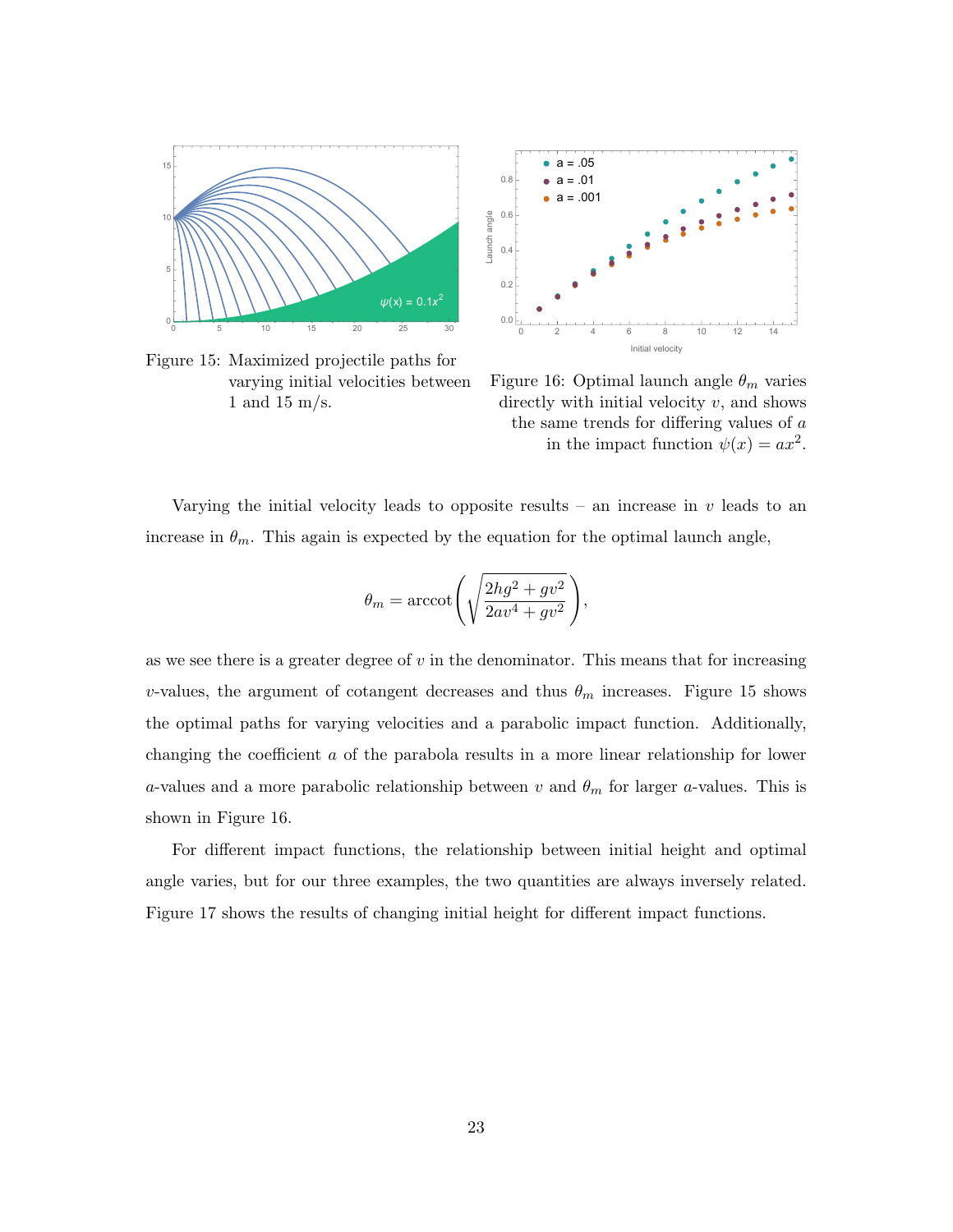

Figure 17: We see a decrease in optimal launch angle for increasing initial heights.

## 6 Air resistance

In order to make the projectile problem more realistic, we consider the effects of air resistance. Air resistance is a force, called the drag force, that acts in the direction opposite an object's motion. Air resistance takes the form of a Taylor series where the terms are powers of the projectile's velocity. Overall, two of the terms tend to be much larger than all the other terms: the *v* and the  $v^2$  terms. For this reason, we consider two main types of drag force: linear and quadratic. These forces take the form

$$
f_{\rm lin} = bv, \qquad f_{\rm quad} = cv^2,
$$

where *b* and *c* are constants with  $b = \beta D$  and  $c = \gamma D^2$ , where *D* is the diameter of the object and  $\beta$  and  $\gamma$  are constants that depend on the nature of the medium (see [10]). An object subject to air resistance is modeled by a linear combination of both linear and quadratic drag forces, but in many cases, one term is much larger than the other, indicating the situation can be modeled as either linear or quadratic. In order to understand which drag force will be most realistic for the problem at hand, we estimate the ratio  $f_{\text{quad}}/f_{\text{lin}}$ , which tells us if one model of air resistance can be neglected. For our projectile problem, let the projectile be similar to a baseball. Suppose the projectile moves with velocity 20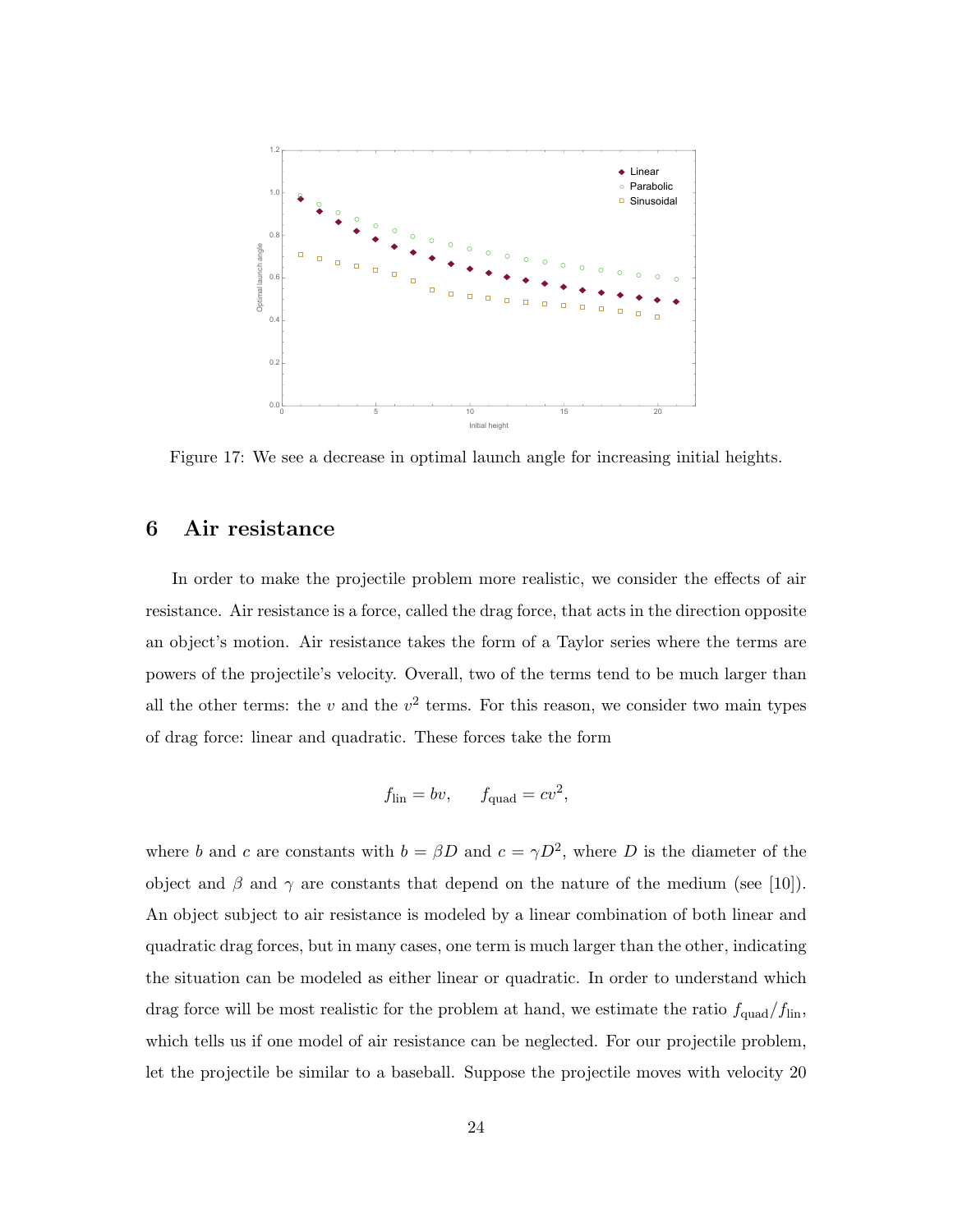m/s and diameter 8 cm, and assume the projectile is traveling in air at standard pressure and temperature. At these values,  $\gamma = 0.25 \text{ Ns}^2/\text{m}^4$ ,  $\beta = 1.6 \times 10^{-4} \text{Ns}/\text{m}^2$  (see [10]). We find that

$$
\frac{f_{\text{quad}}}{f_{\text{lin}}} \approx 2500,
$$

which indicates that our projectile's motion is better modeled by quadratic drag force. An example of an object that experiences more linear drag force would be a small drop of oil. In this case, let the droplet of oil have a diameter of 15 mm and move at a rate of  $5\times10^{-5}$  m/s. We find that the ratio in this case is

$$
\frac{f_{\text{quad}}}{f_{\text{lin}}} \approx 7.8 \times 10^{-6},
$$

which indeed indicates that a linear model would be correct.

When solving the projectile problem, we first consider linear air resistance in order to show how air resistance is included in projectile motion. We choose this model because mathematically it is simpler and provides insight into modeling air resistance. Quadratic air resistance is a more realistic model for our situation, but we will see that the equations of motion in this case are not solvable in a closed form using differential equations techniques. We therefore turn to computer approximations to model this motion, but first let us further explore the linear model.

#### 6.1 Equations of motion: linear air resistance

Recall that when we explored the case without air resistance, we solved second order differential equations for the  $x$ - and  $y$ -motion of the projectile as functions of time,  $t$ . The method here is the same, except we must consider a force other than gravity acting on the projectile. Drag force acts in the direction opposing motion, so both the *x*- and *y*equations will have a component of air resistance. Our second order differential equations will be the *x*- and *y*-components of acceleration, which we find from Newton's 2nd law. Bolded values indicate a vector, meaning the variable has both a magnitude and direction.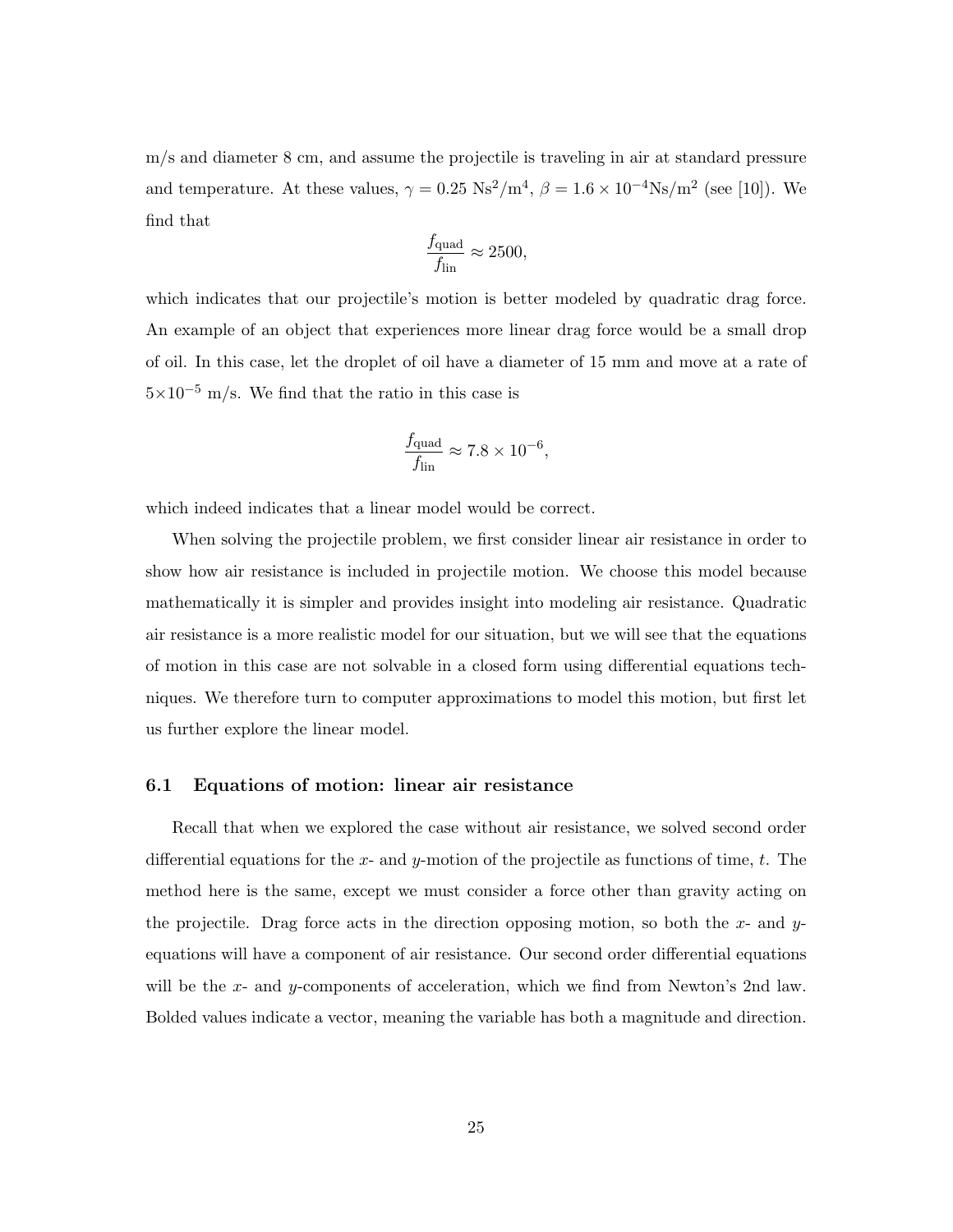We define the drag force to be  $\mathbf{F}_D$  and the gravitational force is  $\mathbf{F}_g$ *.* We have

$$
m\mathbf{a} = \mathbf{F} = \mathbf{F}_g + \mathbf{F}_D = mg\hat{\mathbf{y}} - b(\hat{\mathbf{x}} + \hat{\mathbf{y}}),
$$

and letting  $k = b/m$ , we can separate the above equation into *x*- and *y*-equations. We have

$$
x''(t) = -kx'(t), \qquad y''(t) = -g - ky'(t).
$$

Next we will solve the above differential equations using the initial conditions:

$$
x(0) = 0;
$$
  

$$
y(0) = h;
$$
  

$$
x'(0) = v \cos \theta;
$$
  

$$
y'(0) = v \sin \theta;
$$

where  $v$  is the initial velocity of the projectile. Using separation of variables to solve the *x*-equation, we obtain

$$
x''(t) = -kx'(t),
$$
  
\n
$$
x'(t) = Ce^{-kt} = v \cos \theta e^{-kt}
$$
  
\n
$$
x(t) = -\frac{v \cos \theta}{k} e^{-kt} + C = \frac{v \cos \theta}{k} \left( 1 - e^{-kt} \right).
$$

Similarly, for the *y*-equation, we have

$$
y''(t) = -g - ky'(t)
$$

$$
dy' = (-g - ky')dt
$$

$$
\frac{dy'}{-g - ky'} = dt
$$

$$
\frac{1}{k}\ln(g + ky') = -t + C
$$

$$
g + ky' = Ce^{-kt}.
$$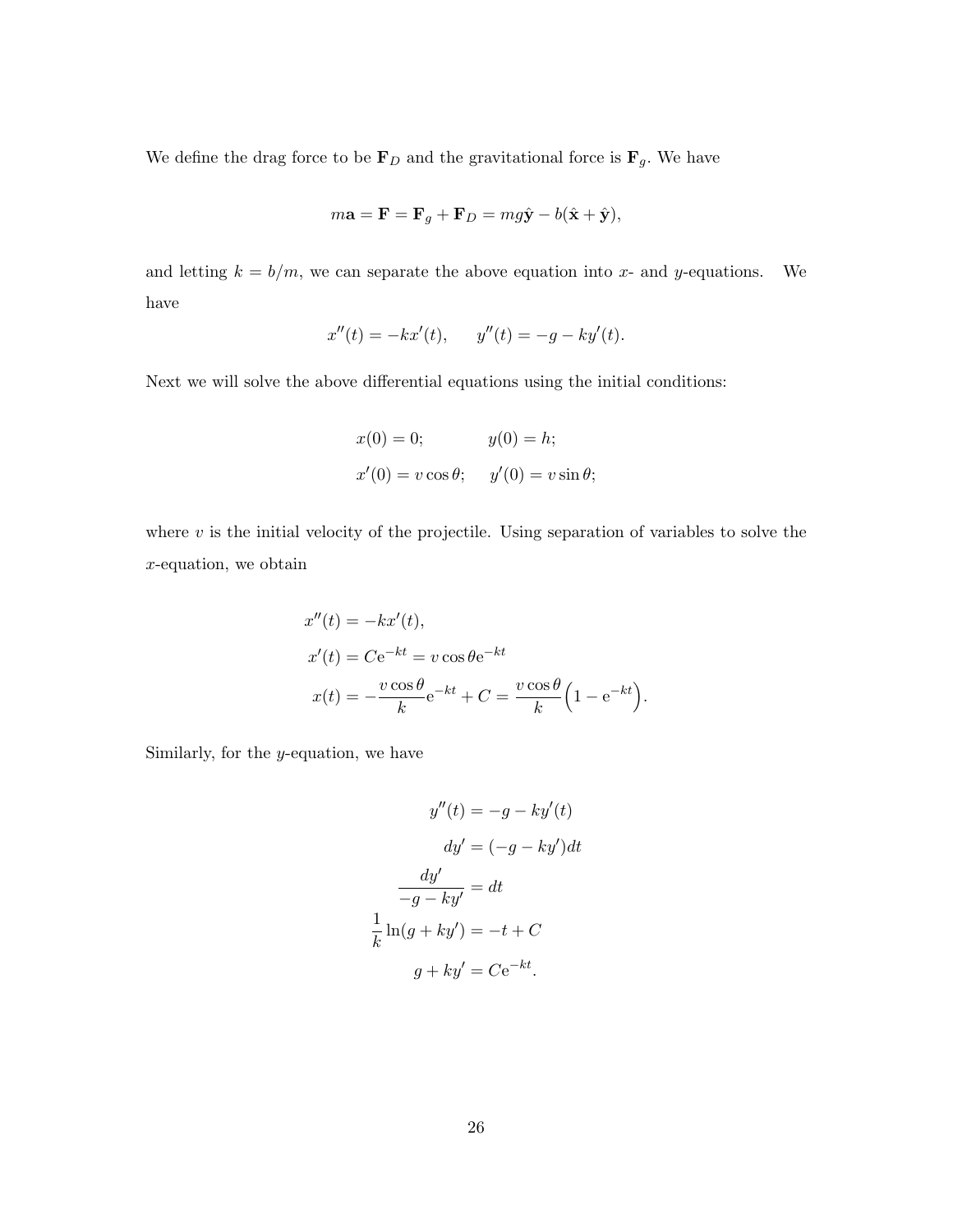We solve for *C* using the initial condition  $y'(0) = v \sin \theta$ ,

$$
-g - k(v\sin\theta) = C.
$$

Therefore,

$$
-g - ky' = (-g - kv \sin \theta) e^{-kt}
$$

$$
y' = \frac{1}{k} (-g + (g + kv \sin \theta) e^{-kt}).
$$

Using the initial condition  $y(0) = h$ , we integrate once more with respect to *t* to find the motion equation for *y*:

$$
y = -\frac{g}{k}t + \left(\frac{g}{k} + v\sin\theta e^{-kt}\right) + C
$$
  

$$
y = h + \frac{1}{k}(v\sin\theta - gt) + \frac{1}{k^2}(g - e^{-kt}(g + kv\sin\theta)).
$$

Now that we have the *x*- and *y*-equations of motion, we want to eliminate the variable *t*, by solving the *x*-equation for *t* and substituting this *t*-equation into the *y*-equation. We have

$$
x(t) = \frac{v \cos \theta}{k} \left( 1 - e^{-kt} \right)
$$

$$
t = -\frac{1}{k} \ln \left( \frac{-xk}{v \cos \theta} + 1 \right),
$$

which gives us

$$
y = h + \frac{1}{k} \left( v \sin \theta + g \ln \left( \frac{-x k}{v \cos \theta} + 1 \right) \right) + \frac{1}{k^2} \left( g - (g + k v \sin \theta) \left( \frac{-x k}{v \cos \theta} + 1 \right) \right). \tag{17}
$$

We now have a function for the projectile's path in terms of *x*.

#### 6.2 The level ground impact function

Previously, before we included air resistance, our next step would have been to find the enveloping parabola of all possible projectile paths. However, since the projectile paths are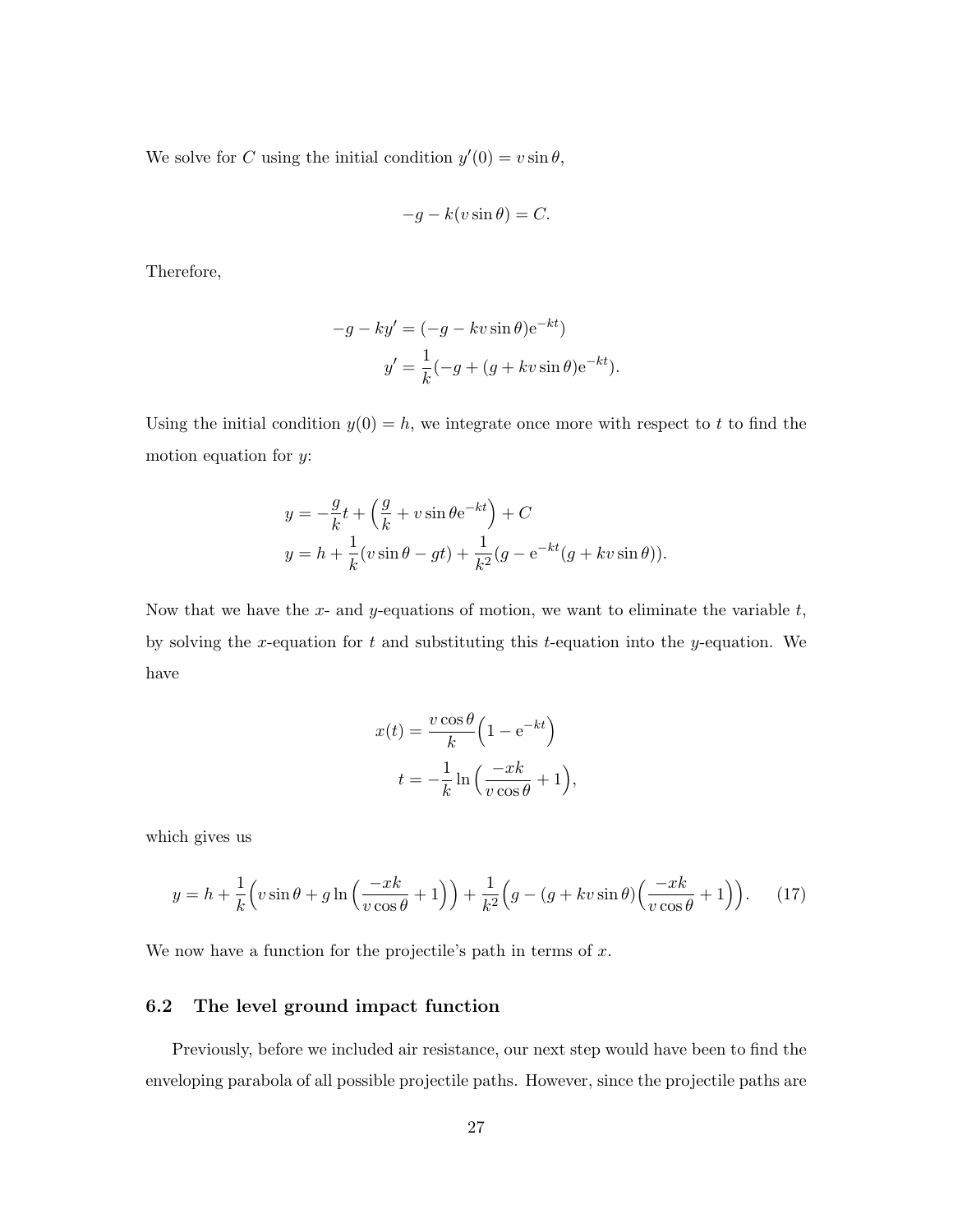no longer parabolic, this method does not work. Instead we explore a different method; we maximize  $x$  at the intersection of the path, represented by  $(17)$ , and the impact function,  $\psi$ . To illustrate this method, consider the case of the horizontal impact function  $y = 0$ . We aim to maximize  $x$  when  $y = 0$ . In other words, we want to find how far the projectile travels horizontally before it hits the ground. The algebra is a bit dense, but the method is this: we simplify our *y*-equation, set  $y = 0$ , and then take the derivative with respect to  $\theta$ , since we want to maximize x as a function of the launch angle. Finally we let  $x'=0$ and solve for *x*. We have

$$
0 = h + \frac{1}{k^2} \Big( g \ln \Big( \frac{-x k}{v \cos \theta} + 1 \Big) + g + kv \sin \theta - \big( g + kv \sin \theta \big) \Big( \frac{-x k}{v \cos \theta} + 1 \Big) \Big)
$$
  
\n
$$
= h + \frac{1}{k^2} \Big( g \ln \Big( \frac{v \cos \theta - x k}{v \cos \theta} \Big) + \frac{g x k}{v \cos \theta} + x k^2 \tan \theta \Big)
$$
  
\n
$$
\frac{d}{d\theta} (0) = \frac{d}{d\theta} \Big( h + \frac{1}{k^2} \Big( g \ln \Big( \frac{v \cos \theta - x k}{v \cos \theta} \Big) + \frac{g x k}{v \cos \theta} + x k^2 \tan \theta \Big) \Big)
$$
  
\n
$$
= g \Big( \frac{v \cos \theta}{v \cos \theta - x k} \Big) \Big( \frac{v \cos \theta (-v \sin \theta) + v \sin \theta (v \cos \theta - x k)}{v^2 \cos^2 \theta} \Big) + \frac{g x k v \sin \theta}{v^2 \cos^2 \theta} + x k^2 \sec^2 \theta
$$
  
\n
$$
= \frac{-v g x k \sin \theta}{v \cos \theta (v \cos \theta - x k)} + \frac{g \sin \theta + k v}{\cos \theta}.
$$

Solving for *x*, we find

$$
x = d(\theta_m) = \frac{v^2 \cos \theta_m}{g \sin \theta_m + kv}.
$$
\n(18)

This equation for horizontal distance in terms of  $\theta_m$  represents the farthest distance a projectile will travel when launched onto the line *y* = 0. Kantrowitz and Neumann present a similar method for this solution involving the Lambert *W* function, which deals with solving equations with both exponential and linear parts [9]. We found (18) using a different method, and it is helpful to have found the same solution.

Note that our solution is not complete however, since our end goal is to find the launch angle  $\theta_m$  that maximizes the distance found in (18). However, solving for  $\theta_m$  in (18) requires introducing the Lambert *W* function or approximating a solution using a computer, which could be explored in future work but we do not address it here.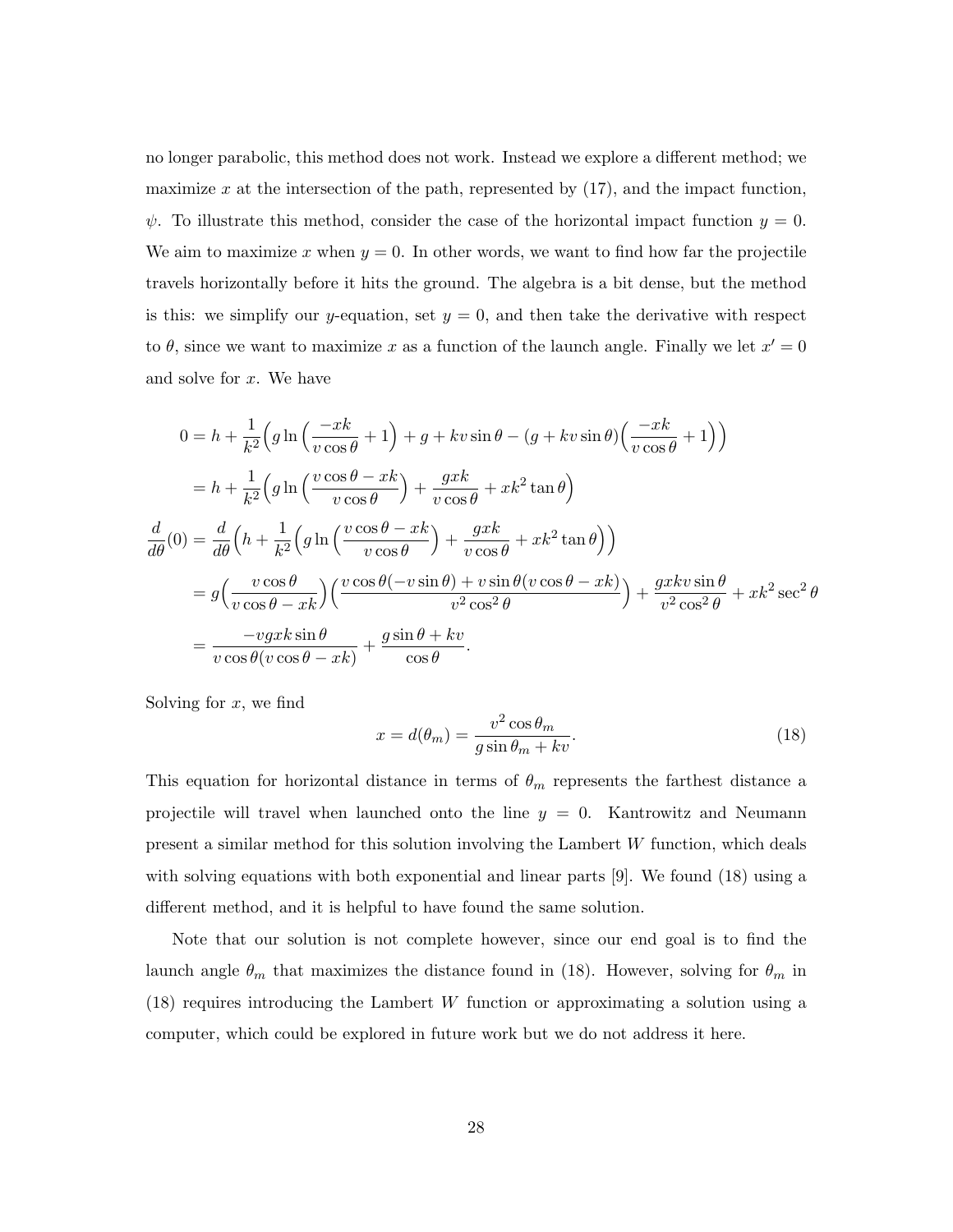#### 6.3 The parabolic impact function

Let us consider a parabolic impact function of the form  $\psi(x) = ax^2$ , with the goal of finding the equation for maximized  $x$  in terms of  $\theta$ . We begin by setting our impact function equal to the path equation:

$$
ax^{2} = h + \frac{1}{k} \left( v \sin \theta + g \ln \left( \frac{-xk}{v \cos \theta} + 1 \right) \right) + \frac{1}{k^{2}} \left( g - \left( g + kv \sin \theta \right) \left( \frac{-xk}{v \cos \theta} + 1 \right) \right). \tag{19}
$$

We differentiate with respect to  $\theta$ , set  $x' = 0$ , and solve for *x*. The presence of an *x* in every term allows for convenient cancellation that leaves just a single *x* term in the denominator of the first term on the right side of the equation:

$$
\frac{d}{d\theta}(ax^2) = \frac{d}{d\theta}\left(h + \frac{1}{k^2}\left(g\ln\left(\frac{v\cos\theta - xk}{v\cos\theta}\right) + \frac{gxk}{v\cos\theta} + xk^2\tan\theta\right)\right)
$$

$$
2axk^2 = \frac{-gxvk\sin\theta}{v^2\cos^2\theta - xkv\cos\theta} + xk^2 + \frac{gxkv\sin\theta + xk^2v^2\sin^2\theta}{v^2\cos^2\theta}
$$

$$
2ak = \frac{-g\sin\theta}{v\cos^2\theta - xk\cos\theta} + k + \frac{g\sin\theta + xkv\sin^2\theta}{v\cos^2\theta}.
$$

Solving for *x* gives

$$
x_{\max} = \frac{v^2 \cos \theta_m (1 - 2a \cos^2 \theta_m)}{kv - 2akv \cos^2 \theta_m + g \sin \theta_m}.
$$
 (20)

Again, this is the equation for maximum distance a projectile will travel when launched at its optimal angle, and we would need different techniques to find  $\theta_m$ .

#### 6.4 Quadratic air resistance

We now turn to the much more complicated situation of a projectile that is subject to quadratic air resistance. This drag force,  $\mathbf{F}_D$ , has a magnitude of  $cv^2$ , where *v* is the projectile's speed and *c* is a constant. As we did in the case of linear air resistance, we solve equations of motion for the projectile in the *x*- and *y*-directions. Beginning with Newton's 2nd Law, we have

$$
\mathbf{F}=m\mathbf{a},
$$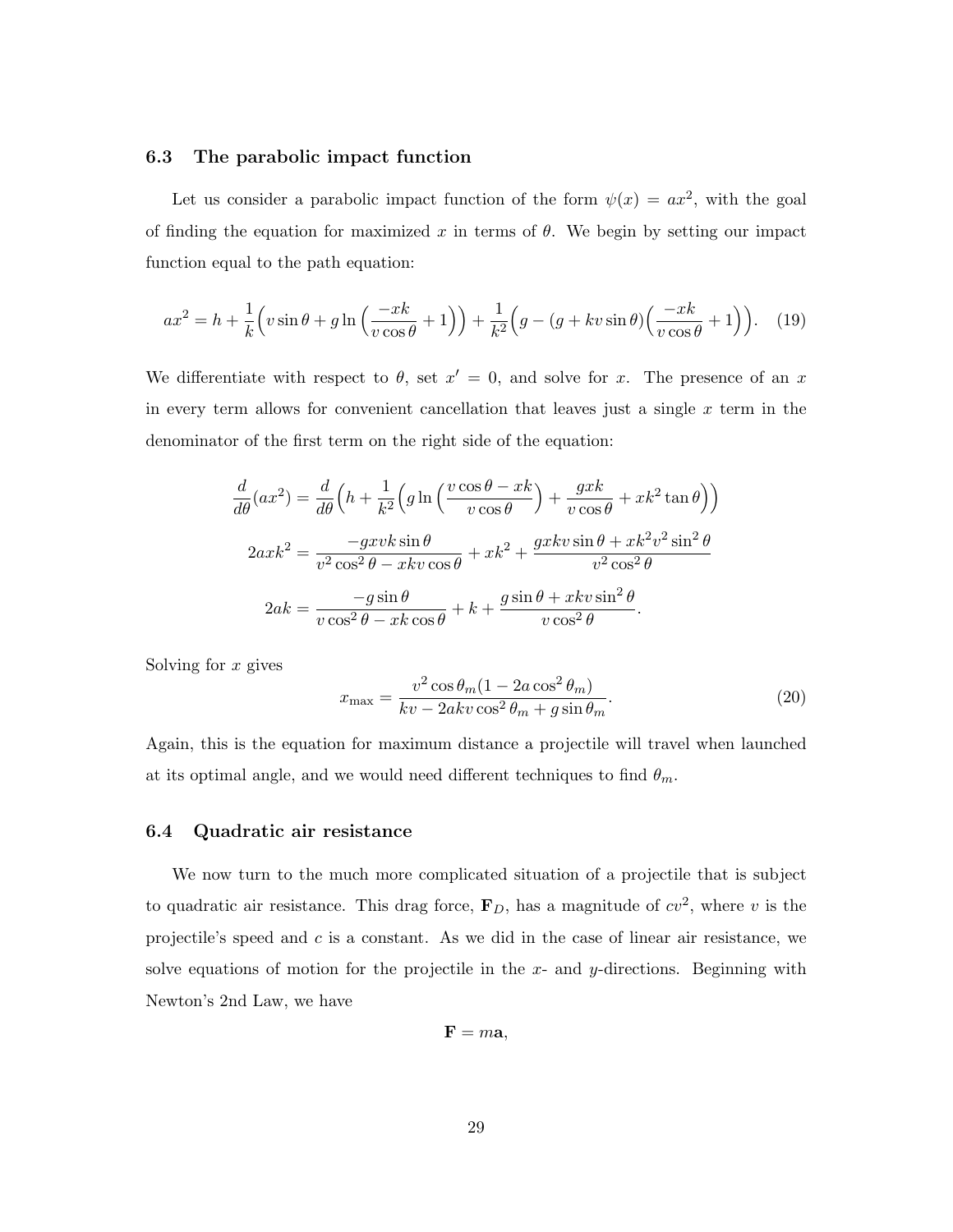where again a bold letter indicates a vector quantity. This is important as we next write the left hand side as a sum of the forces acting on the projectile. In this case, we have gravity, acting in the downward  $(-\hat{y})$  direction, and drag force, acting in the opposite direction of velocity  $(-\hat{\mathbf{v}})$ . So we have

$$
-mg\hat{\mathbf{y}} - cv^2\hat{\mathbf{v}} = m\mathbf{a}.
$$
 (21)

From the definition of a unit vector, we know

$$
\hat{\mathbf{v}} = \frac{\mathbf{v}}{v},
$$

and thus (21) becomes

$$
-mg\hat{\mathbf{y}}-cv\mathbf{v}=m\mathbf{a}.
$$

For our situation, **v** has both a horizontal and a vertical component, so we can write  $\mathbf{v} = v_x \hat{\mathbf{x}} + v_y \hat{\mathbf{y}}$ , where  $v_x$  is the *x*-component and  $v_y$  is the *y*-component of velocity. This gives us

$$
-mg\hat{\mathbf{y}} - cv(v_x\hat{\mathbf{x}} + v_y\hat{\mathbf{y}}) = m\mathbf{a}.
$$

We also know *v*, the speed of the projectile, is the magnitude of the velocity vector and thus we have  $v = \sqrt{v_x^2 + v_y^2}$ . Our equation becomes

$$
-mg\hat{\mathbf{y}} - c\sqrt{v_x^2 + v_y^2}(v_x\hat{\mathbf{x}} + v_y\hat{\mathbf{y}}) = m\mathbf{a},
$$

as shown in [10]. We can break this equation into *x*- and *y*-equations of motion,

$$
ma_x = mx''(t) = -cv_x\sqrt{v_x^2 + v_y^2},
$$
\n(22)

$$
ma_y = my''(t) = -mg - cv_y\sqrt{v_x^2 + v_y^2}.
$$
\n(23)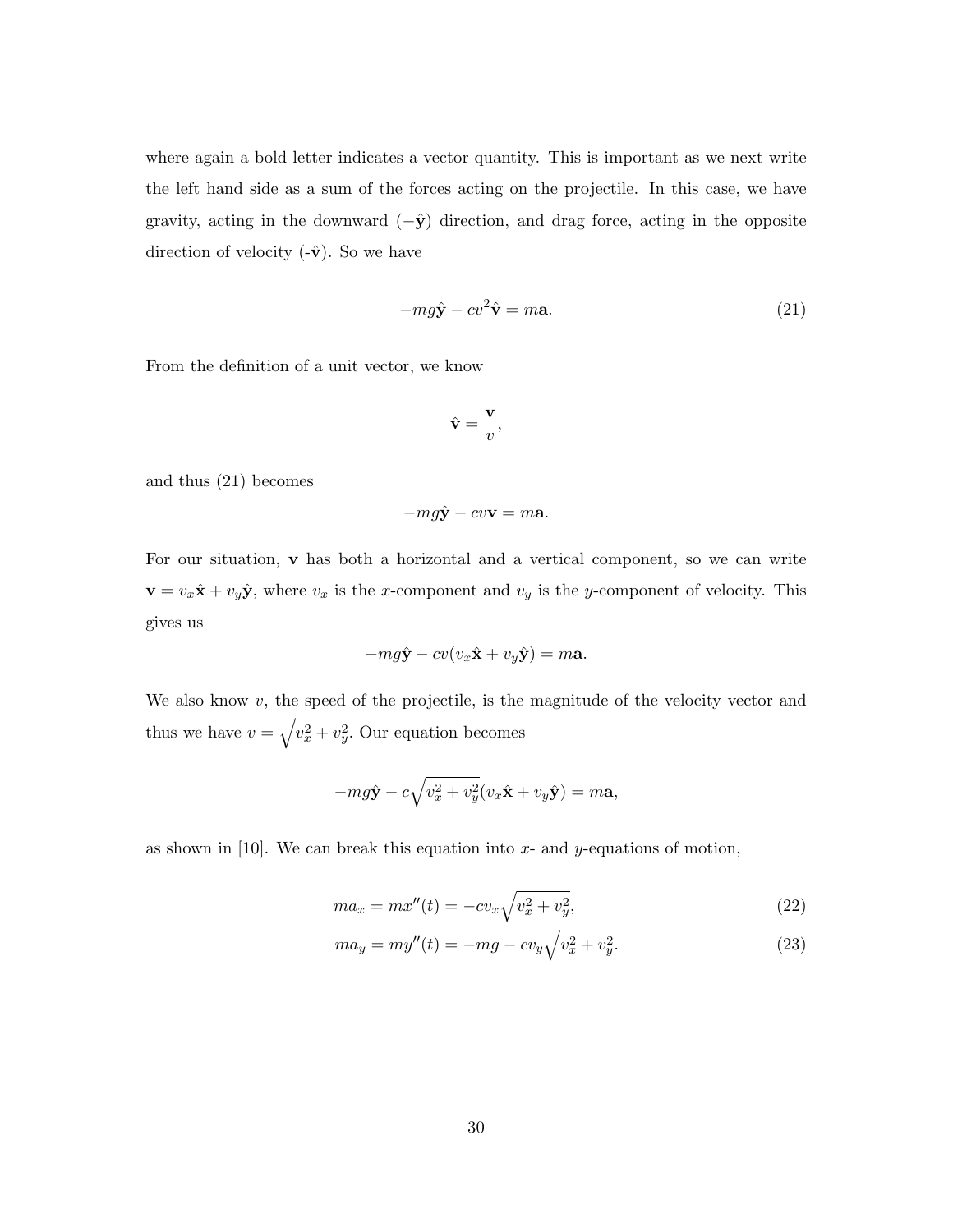Recall that at this point in the linear air resistance case, we solved the two second order differential equations for  $x(t)$  and  $y(t)$ , where our set of equations were

$$
x''(t) = -kx'(t),\tag{24}
$$

$$
y''(t) = -g - ky'(t).
$$
 (25)

Equations (24) and (25) are linear and we are able to solve them by the separation of variables. However, equations (22) and (23) are not linear; the  $v_x^2$  and  $v_y^2$  terms increase the complexity of the differential equations. We also run into issues because they are coupled equations, meaning that in order to solve for  $v_x$  we need to know  $v_y$ , or vice versa. The extra  $v$  term in  $(21)$  results in the coupled terms, where as in the linear case we did not have this problem. Physically, this means that the motion of the projectile cannot be interpreted in the *x*- and *y*-directions separately. The linear case allowed us to make assumptions about the projectile's motion that simplified the solutions, but here the *x*and *y*-positions of the projectile depend on both the vertical and horizontal components of velocity and hence cannot be separated.

These coupled equations do not have analytic solutions when we consider a projectile that has both *x*- and *y*-components of motion (see [9]). There are of course special cases that we are able to solve. These include when a projectile has strictly vertical motion, as in a rock dropped straight off of a cliff, or strictly horizontal motion, as in a bullet shot from a gun, where gravity's effects are negligible in the initial stage of motion. In these cases, there is only one component of velocity and only one equation to solve, with which we can use separation of variables techniques. However, the problem we have been looking at has two directions of motion, and thus we cannot solve these equations analytically, but we can approximate their solutions with a computer algebra system.

#### 6.4.1 The numerical solution

We will not be able to find closed-form solutions to  $(24)$  and  $(25)$ , so we turn to Mathematica to model the motion of the projectile subject to quadratic air resistance. The NDSolve function in Mathematica finds solutions to differential equations by approximat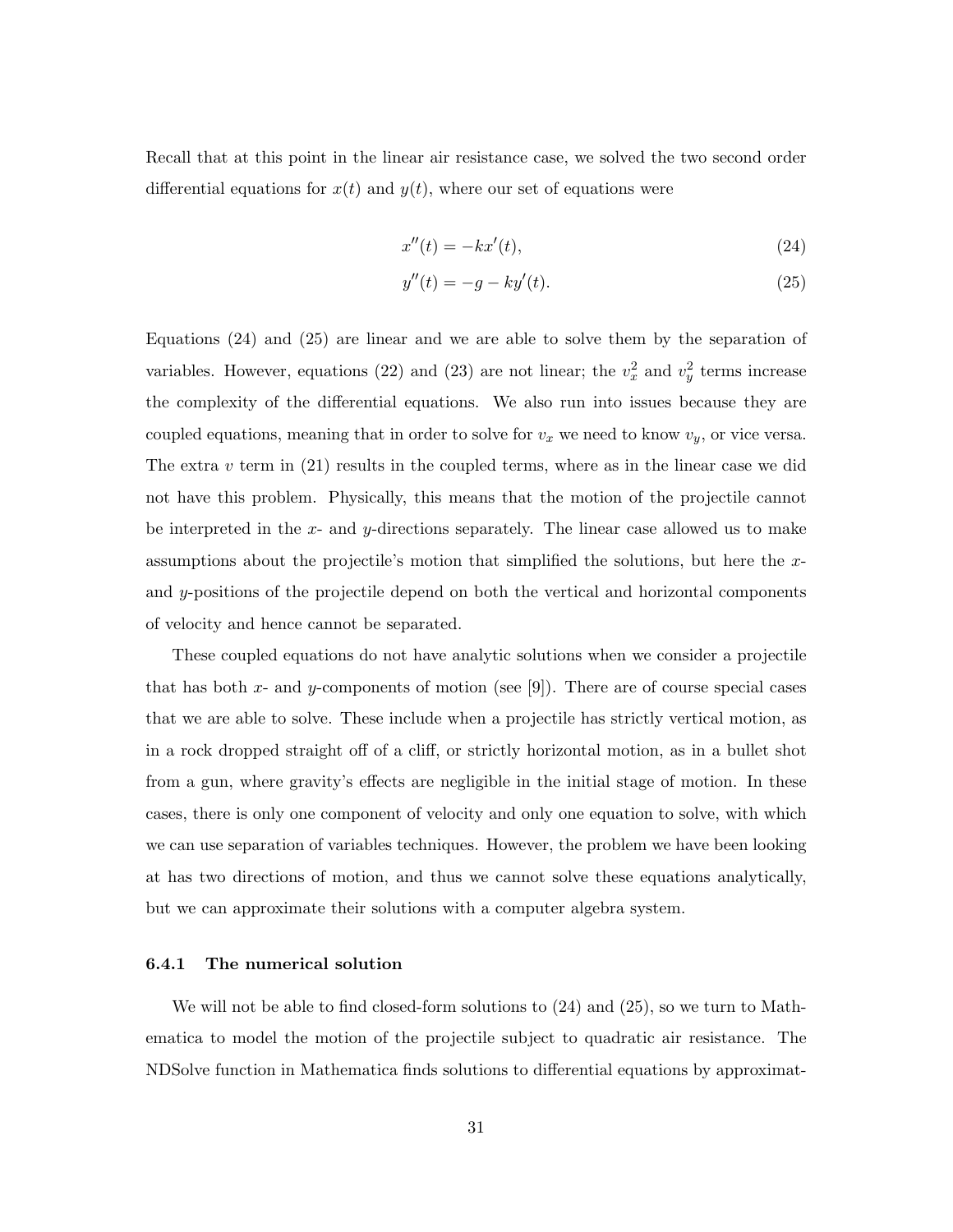ing the solutions on small subintervals, and is described further in [6]. The output of NDSolve is numerical on an interval, rather than a closed-form function. We can then plot these numerical solutions for *x* and *y* and acquire data points at certain values of *t*. Fitting a curve to these data points will give us the approximation for the projectile's motion. Below we work through an example.

Let us look at a projectile launched from a height of 10 m at an angle of  $\theta = 50^{\circ}$  with an initial velocity of 10 m/s. This means  $v_x(0) = 10 \cos(50^\circ)$  and  $v_y(0) = 10 \sin(50^\circ)$ . We will use the constant  $k = c/m$  as our drag coefficient, and in this case, let  $k = 0.008$  as this is the constant for a projectile resembling a baseball. Using Mathematica, we can plot the  $x$ - and  $y$ -solutions to the set of differential equations in this example. We plot *x* and *y* as a function of time, *t*, but cannot plot them parametrically since they do not have an analytic form. We can extract data points from the plot of *x* and *y* at the same values  $t$  and plot these  $(x, y)$  points in Figure 18.



Figure 18: Plot of *x*- and *y*-positions of the projectile at increasing *t*-values.

We are then able to fit a curve to these data points and compare the path a projectile would take depending on if it is modeled by no air resistance or quadratic air resistance.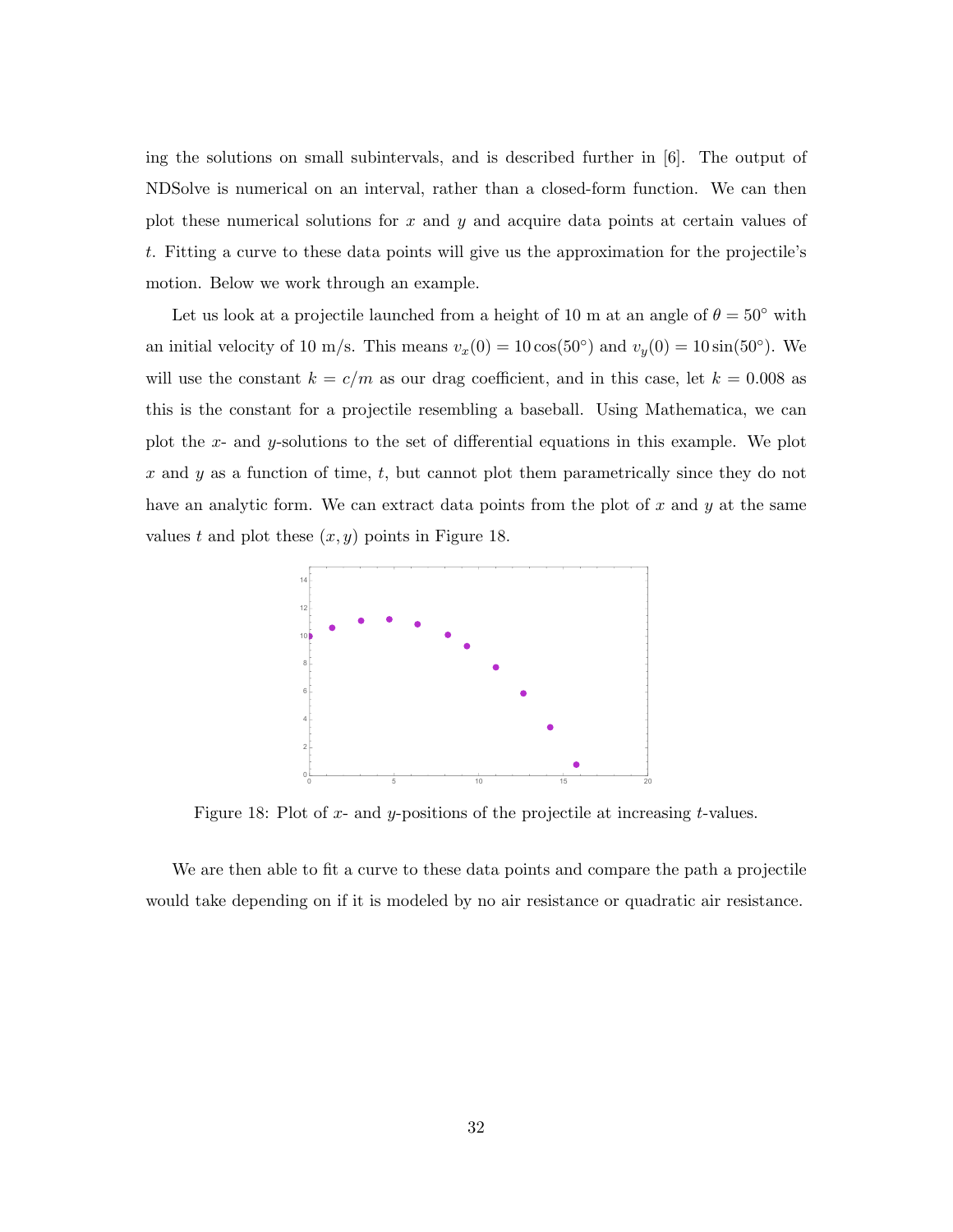

Figure 19: Two models of projectile motion under varying drag forces.

Figure 19 shows the three paths plotted all with an initial height of  $h = 10$  m and initial velocity  $v = 10$  m/s. Figure 19 is important because although we cannot plot an exact function for the projectile's motion under quadratic air resistance, we can still approximate its behavior and compare it to other models. In this example, the projectile takes a much different path when drag force is proportional to velocity squared, and its horizontal motion is less than the other model. Hence choosing the right type of air resistance for a certain problem is important, and we must consider the physical properties of the projectile, its speed and the medium it travels through when deciding which option is best for a given problem.

Due to the difficulty and approximate nature of our numerical solution for quadratic air resistance, finding the optimal launch angle would involve a guess and check method, where we narrow in on an angle by plotting and fitting points from different launch angles. We will not pursue this solution, as it focuses less on the math behind projectile motion and more on the power of computer systems to find a solution. Figure 20 shows three paths of a projectile under quadratic air resistance launched at theta values of  $70^{\circ}$ ,  $50^{\circ}$ , and  $30^\circ$ .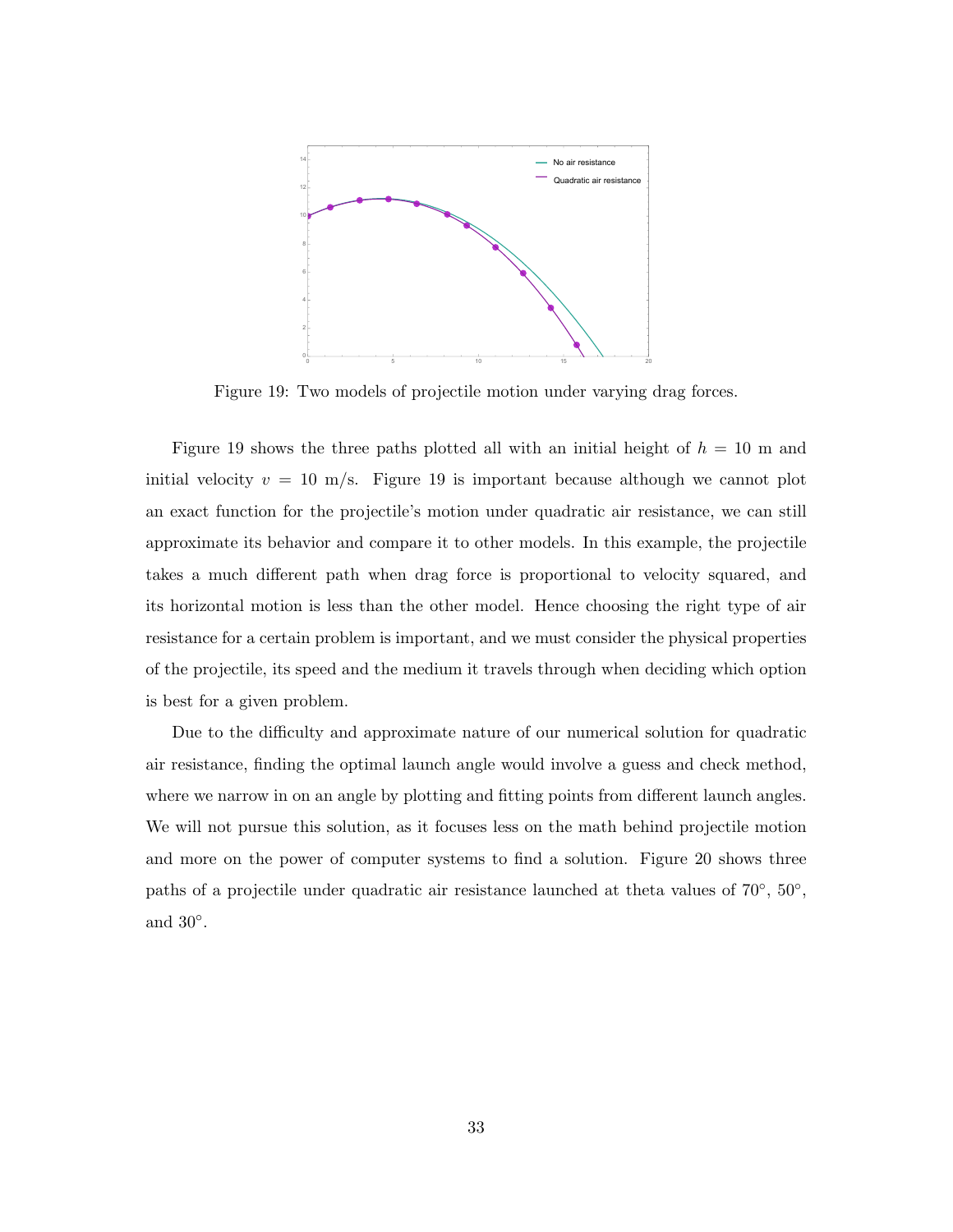

Figure 20: Three possible projectile paths subject to quadratic air resistance and launched at different angles.

#### 6.5 The drag coefficient

One important reason as to why the linear model does not work well for our situation lies in calculating the drag coefficient  $k$ . For linear and quadratic models, this coefficient is defined as

$$
k_{\rm lin} = \frac{\beta D}{m}, \quad k_{\rm quad} = \frac{\gamma D^2}{m}, \tag{26}
$$

where  $\beta$  and  $\gamma$  are coefficients that depend on the medium through which the projectile launches, *D* is the diameter of the object, and *m* is its mass. So far we have assumed that our projectiles are similar to baseballs, golfballs, cannon balls. These objects move at relatively large speeds ( $\approx 10-30$  m/s) and have diameters in the range of a few centimeters to 0.5 m. In contrast, linear drag models apply to objects with small speeds (on the order of  $10^{-3}$  or less) and are small in size ( $< 1$  mm in diameter). For this reason, linear drag coefficients we calculate for our types of projectiles are small, and thus this model does not end up affecting the path of the projectile by a noticeable factor.

Let us consider an example of linear versus quadratic coefficients. Suppose our projectile is a baseball with diameter 10 cm and has a mass of 100 g. In this case, we assume the projectile is launched in air at standard temperature and pressure, and thus  $\gamma = 0.25$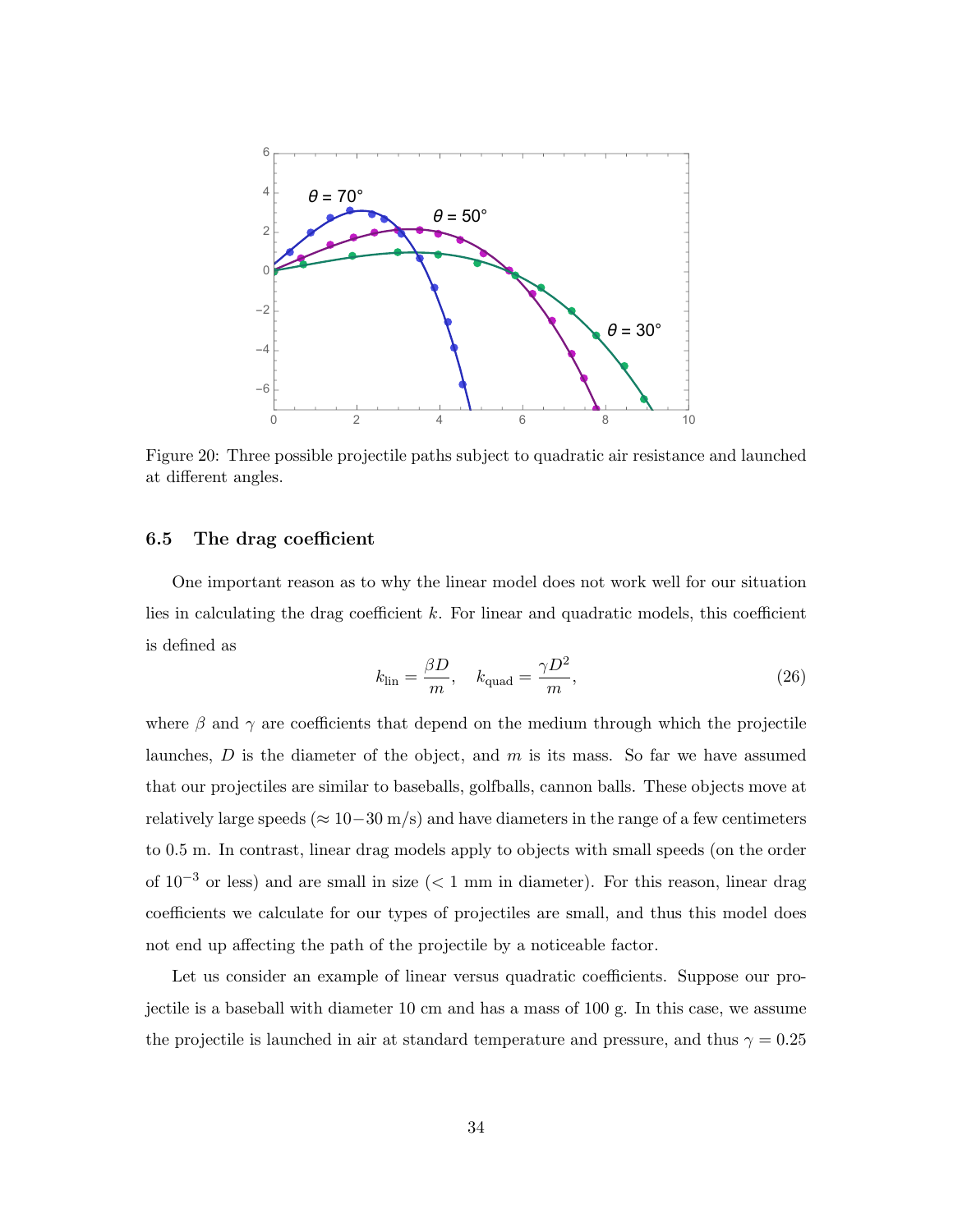$\text{Ns}^2/\text{m}^4$ ,  $\beta = 1.6 \times 10^{-4} \text{Ns/m}^4$  (see [10]). Plugging in our known values to (26), we have

$$
k_{\text{lin}} = \frac{1.6 \times 10^{-4} \cdot 0.1}{0.1} = 0.00016
$$

$$
k_{\text{quad}} = \frac{0.25 \cdot 0.1^2}{0.1} = 0.025.
$$

These coefficients differ by a factor of 100, but how do they affect the motion of the projectile? Recall that *k*lin is applied to the air resistance case where drag is proportional to the velocity of the projectile, while *k*quad is for drag proportional to the square of velocity. Figure 21 shows three projectile paths: no air resistance, linear air resistance and quadratic air resistance. Note that the linear air resistance path, with its very small drag coefficient, is almost exactly the same path as the no air resistance path. This occurs in this example because the linear model does not realistically apply to the objects we want to consider. If we were looking at tiny objects moving at very low speeds, we could apply this model.



Figure 21: Three models of a projectile launched at an angle of 30° with initial velocity 15 m/s and height 10 m.

Overall,  $k_{lin}$ -values tend to fall in the range of  $10^{-4}$  and smaller, where  $k_{quad}$ -values tend to be within the range  $0.001 - 2$ . Of course, drag coefficients are not exact, universally accepted values, since they are calculated experimentally, and many conditions factor into these values, such as size of object, mass of object, temperature and pressure of medium.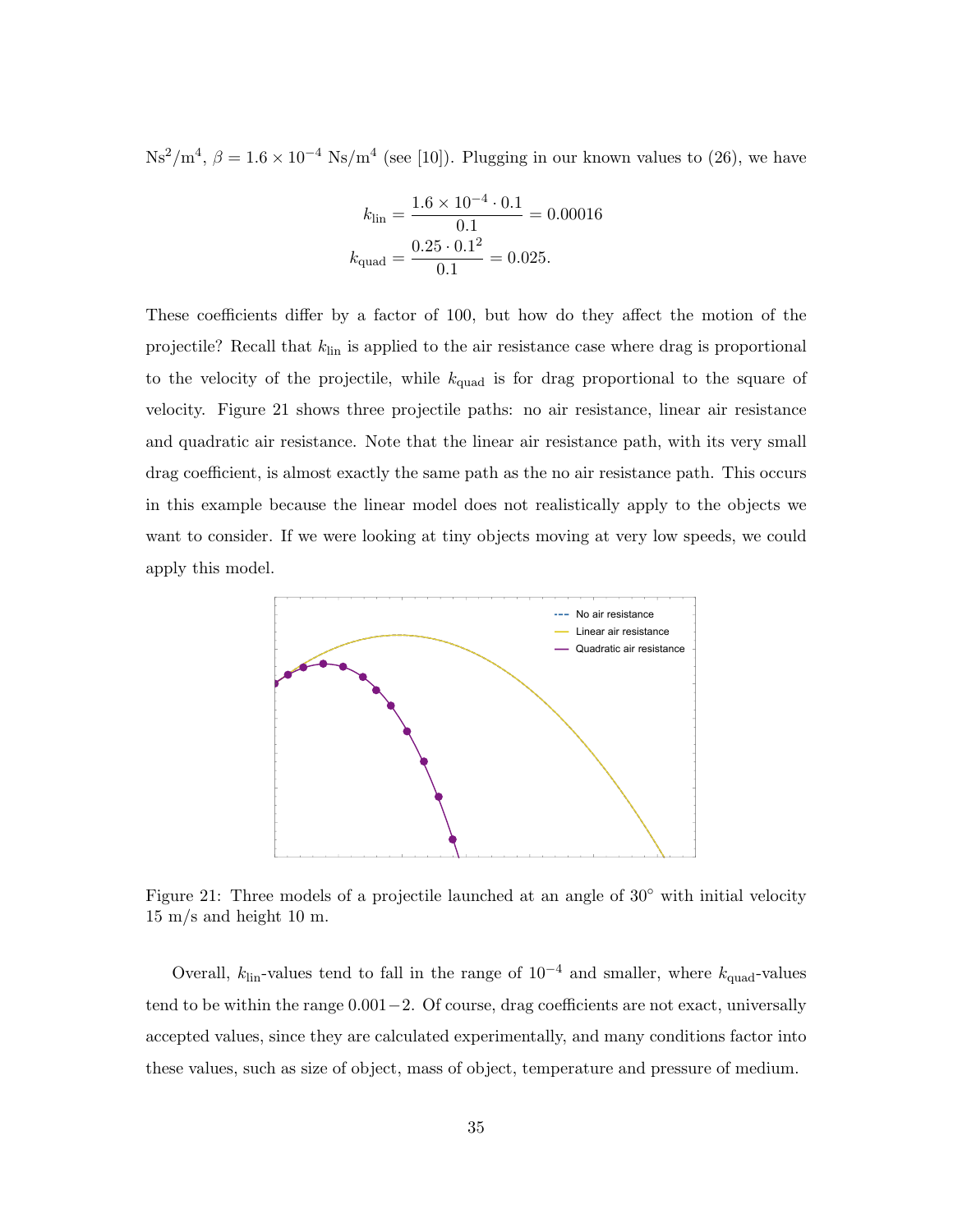## 7 Conclusion

We have thoroughly explored the projectile problem, examining the relationships between optimal launch angle and other variables. We found that in the no air resistance case, solving for the optimal launch angle required finding the intersection between the enveloping parabola and the impact function. For certain impact functions, we were able to find closed-form solutions for this launch angle, but for other impact functions such as the sinusoidal one, we turned to approximation techniques that were still helpful in understanding the relationship between launch angle and other factors. Finally, we added air resistance to the problem, and found that linear air resistance did not adequately model the projectile problem. Instead, we used quadratic drag to understand how air resistance affects the path of the projectile. This problem has many applications, and understanding the connections between each aspect allows us to accurately model the projectile and to find a solution for the optimal launch angle.

In the future, the projectile problem could be further explored in many directions. We focused on fairly simple impact functions, but it would be interesting to see how the relationships between optimal launch angle and changing initial conditions vary with more complicated impact functions. Also, we were not able to find a complete solution for the projectile subject to linear air resistance, and learning more about the Lambert *W* function would be helpful in finding the optimal launch angle for this situation. Finally, we could look at more unusual projectiles. This paper focused on projectiles that resembled baseballs, but it would be interesting to see how the projectile problem changes for other types of projectiles.

### References

- [1] Butikov, Eugene I. "Comment on 'The envelope of projectile trajectories'." European journal of physics 24, no. 4 (2003): L5.
- [2] "Drag Coecient." Wikipedia. *Wikimedia Foundation*, n.d. Web. 13 Apr. 2016.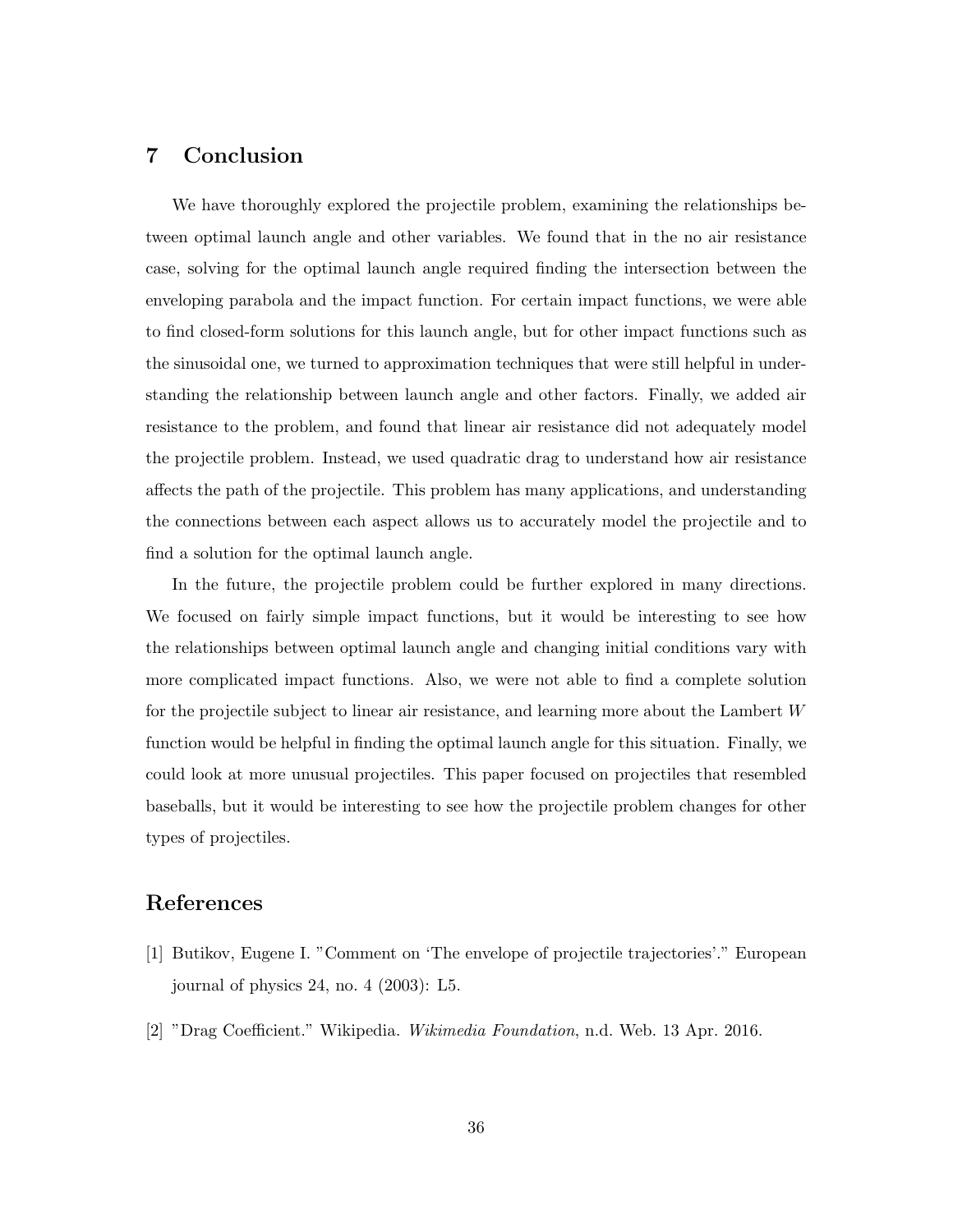- [3] Gordon, Russ. Rev. of "Some Real Analysis behind Optimization of Projectile Motion", by Robert Kantrowitz and Michael M. Neumann. *Mediterr. J. Math.* 11(4) (2014): 1081-1097.
- [4] Kantrowitz, Robert, and M. M. Neumann. "Optimal angles for launching projectiles: Lagrange vs. CAS." *Canad. Appl. Math. Quart* 16 (2008): 279-299.
- [5] Kantrowitz, Robert, M. M. Neumann . "Some real analysis behind optimization of projectile motion". *Mediterranean Journal of Mathematics*, 11(4) (2014), 1081-1097.
- [6] "NDSolve." Wolfram Language Documentation. *WolframAlpha*, 2004. Web. 06 Apr. 2016.
- [7] Packel, Edward W., and David S. Fuen. "Projectile motion with resistance and the Lambert W function."*College Mathematics Journal* 35.5 (2004): 337-350.
- [8] Pruneau, Claude. "Projectile Motion." *Mechanical Phenomena* (n.d.): n. pag. Physics.wayne.edu. Wayne State University, Dec. 2015. Web. 3 Mar. 2016.
- [9] Szalewicz, Krzystof. "Quadratic Air Resistance." University of California, Davis. 2008.
- [10] Taylor, J. R. (2005). *Classical mechanics*. University Science Books.
- [11] "The Implicit Function Theorem and Its Proof." The Implicit Function Theorem and Its Proof. San Jose State University Math Department, n.d. Web. 11 May 2016.
- [12] Thomases, Becca. "Newton's Method." University of California, Davis. 3 March 2011.